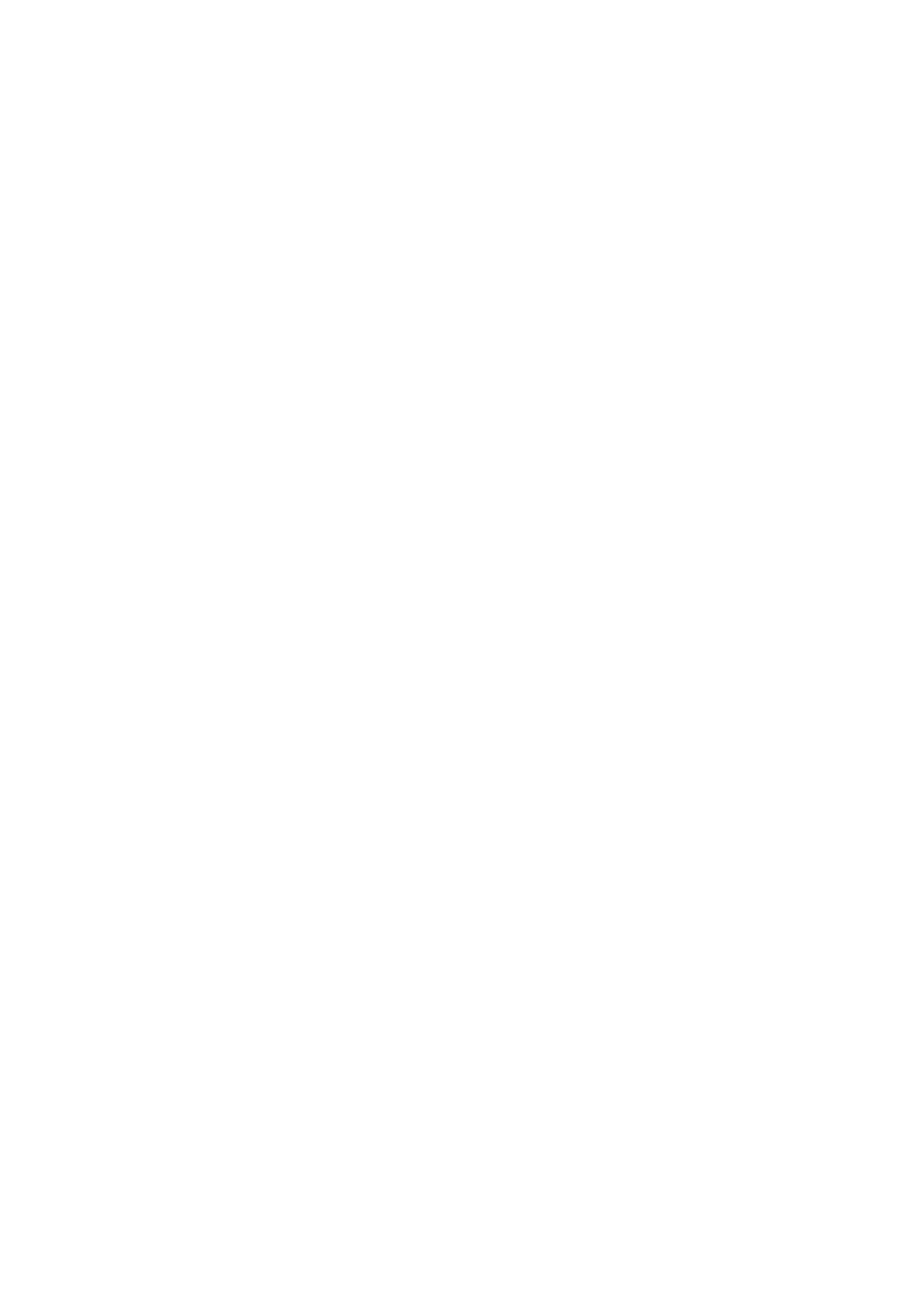## **Contents**

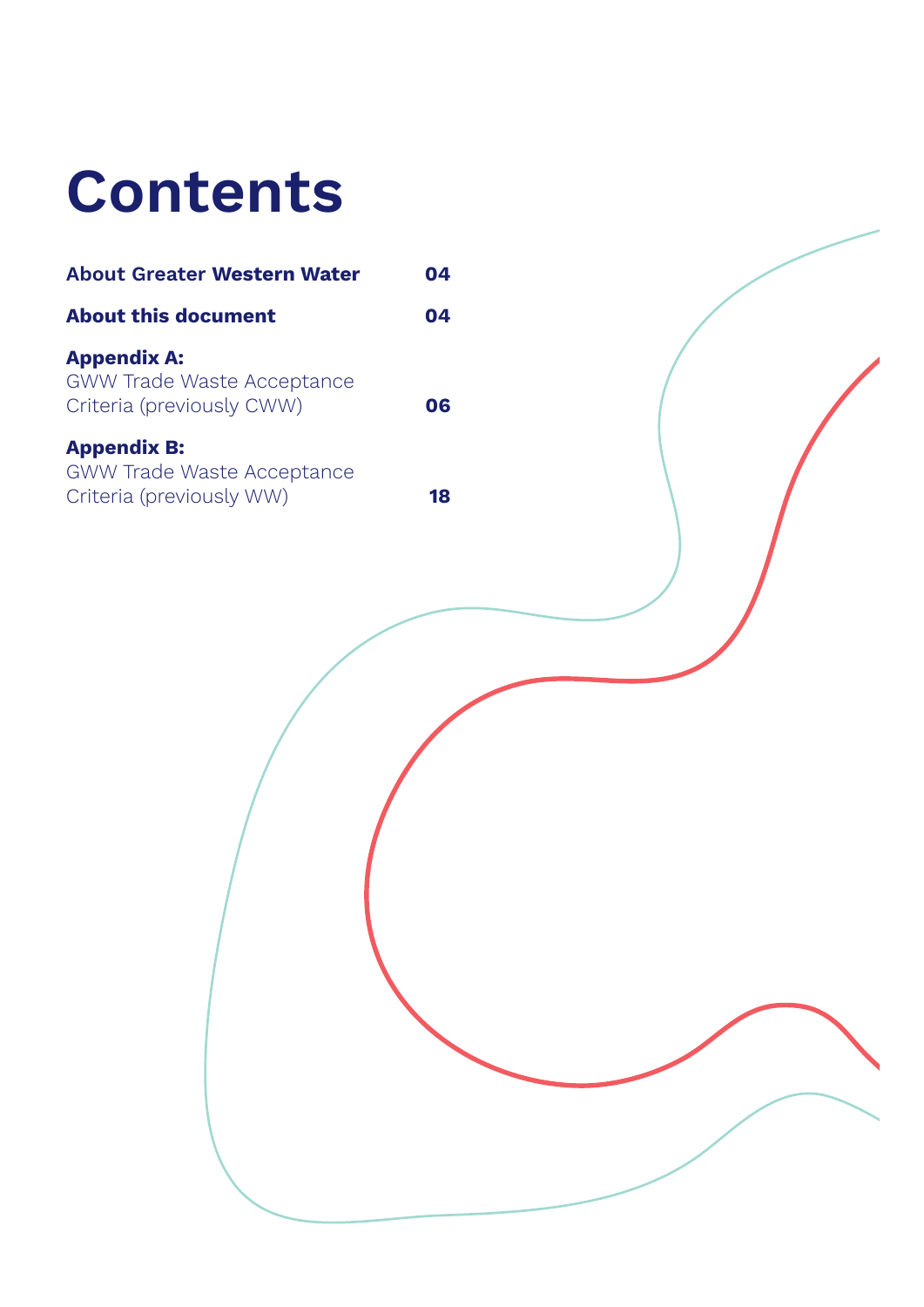# <span id="page-3-0"></span>**About Greater**  Western Water

On 1 July 2021, Greater Western Water (GWW) became the new water corporation for Melbourne's CBD and north western region.

GWW provides services to more than 580,000 customers across a 3,700-square kilometre area, stretching from Melbourne's CBD, inner and north west suburbs through the Melton and Sunbury growth corridors to Bacchus Marsh and the Macedon Ranges.

GWW was formed by bringing together the areas previously known as City West Water (CWW) and Western Water (WW).

As GWW, we will meet the growing demands of this fast-growing region and maintain the reliable, efficient, affordable water services that are so important to our customers and community.

### **About this document**

As we work to align all services within the GWW area, you may sometimes be directed to information based on the location of your property or business. You may also see some references to the areas previously serviced by CWW or WW.

This document outlines our Trade Waste Acceptance Criteria for GWW, including limits on quality and other characteristics of trade waste that we will accept.

This document should be read in conjunction with the Trade Waste Customer Charter, available on our website.

To identify the information relevant to your property or business, refer to the map below or go to [www.gww.com.au](http://www.gww.com.au) and enter your postcode. You can also contact us on 13 44 99.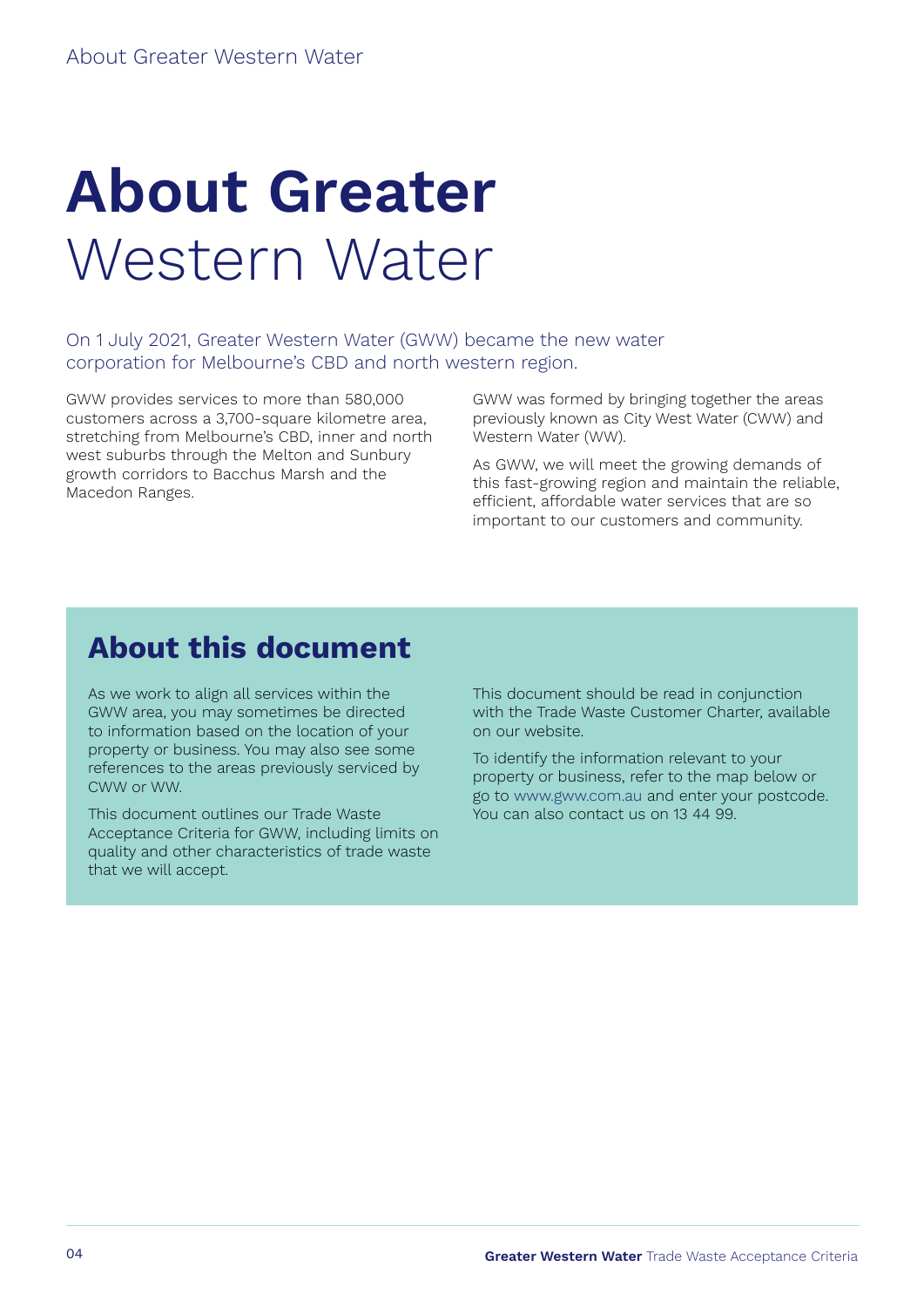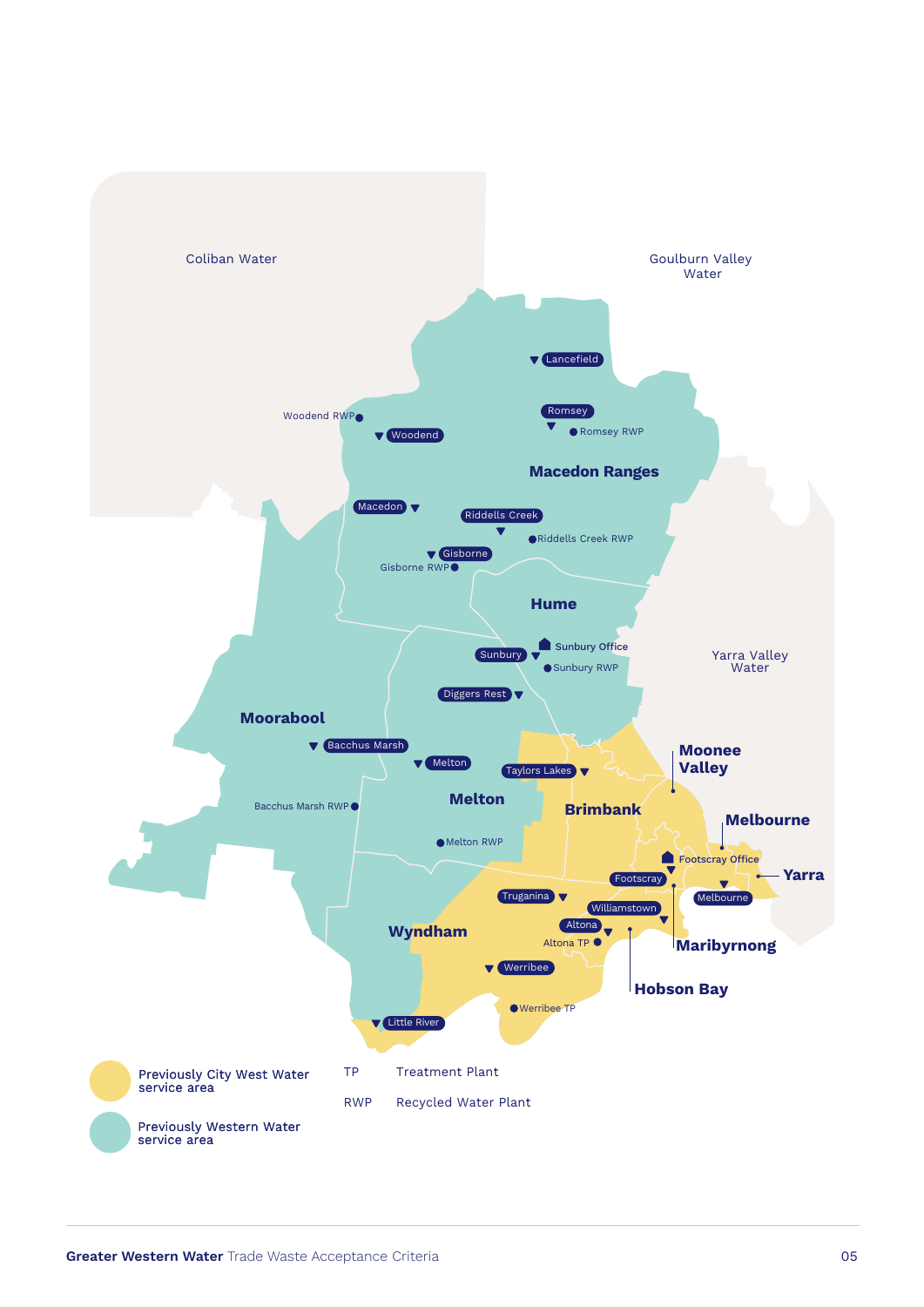# <span id="page-5-0"></span>**GWW Trade Waste Acceptance Criteria**  (previously CWW)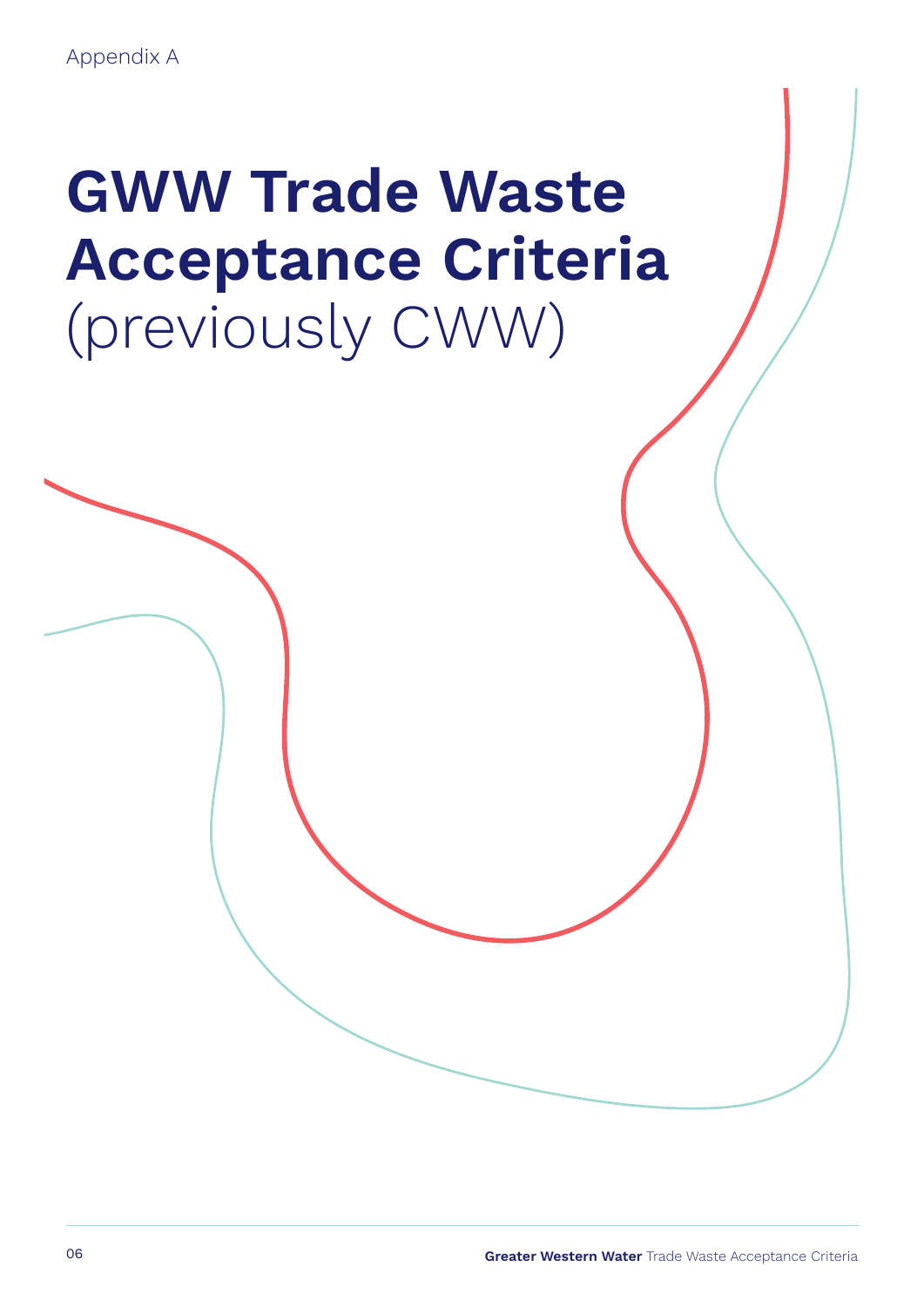### This Trade Waste Acceptance Criteria is for GWW customers who have a business or property in the area previously serviced by City West Water.

If you have any questions, please contact 13 44 99 or email [tradewaste@gww.com.au](mailto:tradewaste%40gww.com.au?subject=)

### **1. [Physical characteristics](#page-7-0) 08**

| 1.1. | <b>Temperature</b>        | 08 | 1.5. | <b>Latex Emulsions</b>        | 09 |
|------|---------------------------|----|------|-------------------------------|----|
| 1.2. | <b>Solids</b>             | 08 | 1.6. | <b>Radioactive Substances</b> | 09 |
|      | 1.3. Oils Fats and Grease | 08 | 1.7. | Colour                        | 09 |
|      | 1.4. Organic Liquids      | 08 |      |                               |    |

| 2.1.  | pH Value                     | 10 |
|-------|------------------------------|----|
| 2.2.  | <b>Organic Concentration</b> | 10 |
| 2.3.  | <b>Nitrogen</b>              | 10 |
| 2.4.  | <b>Sulphur Substances</b>    | 10 |
| 2.5.  | Metals                       | 10 |
| 2.6.  | <b>Halogens and Halides</b>  | 12 |
| 2.7.  | <b>Cyanide</b>               | 12 |
| 2.8.  | <b>Inhibitory Chemicals</b>  | 12 |
| 2.9.  | <b>Organic Acids</b>         | 12 |
| 2.10. | <b>Phenolic Substances</b>   | 12 |
| 2.11. | <b>Aldehydes and Ketones</b> | 13 |
| 2.12. | <b>Nitriles</b>              | 13 |
| 2.13. | <b>Aromatic Hydrocarbon</b>  | 13 |

# **2. [Chemical characteristics](#page-9-0) 10**

| 2.14. | <b>Halogenated Aliphatic Hydrocarbons</b>                         | 14 |
|-------|-------------------------------------------------------------------|----|
| 2.15. | <b>Aliphatic Hydrocarbons</b>                                     | 15 |
| 2.16. | <b>Esters</b>                                                     | 15 |
| 2.17. | <b>Ethers</b>                                                     | 15 |
| 2.18. | <b>Other Organics</b>                                             | 15 |
| 2.19. | <b>Pesticides and Herbicides</b>                                  | 15 |
| 2.20. | <b>Halogenated Aromatic Hydrocarbons</b>                          | 16 |
| 2.21. | <b>Alcohols</b>                                                   | 16 |
| 2.22. | <b>Chlorodibenzo-p-dioxins and</b><br><b>Chlorodibenzo-furans</b> | 16 |
| 2.23. | <b>Other Substances</b>                                           | 17 |
| 2.24. | <b>Head Space Air</b>                                             | 17 |
|       |                                                                   |    |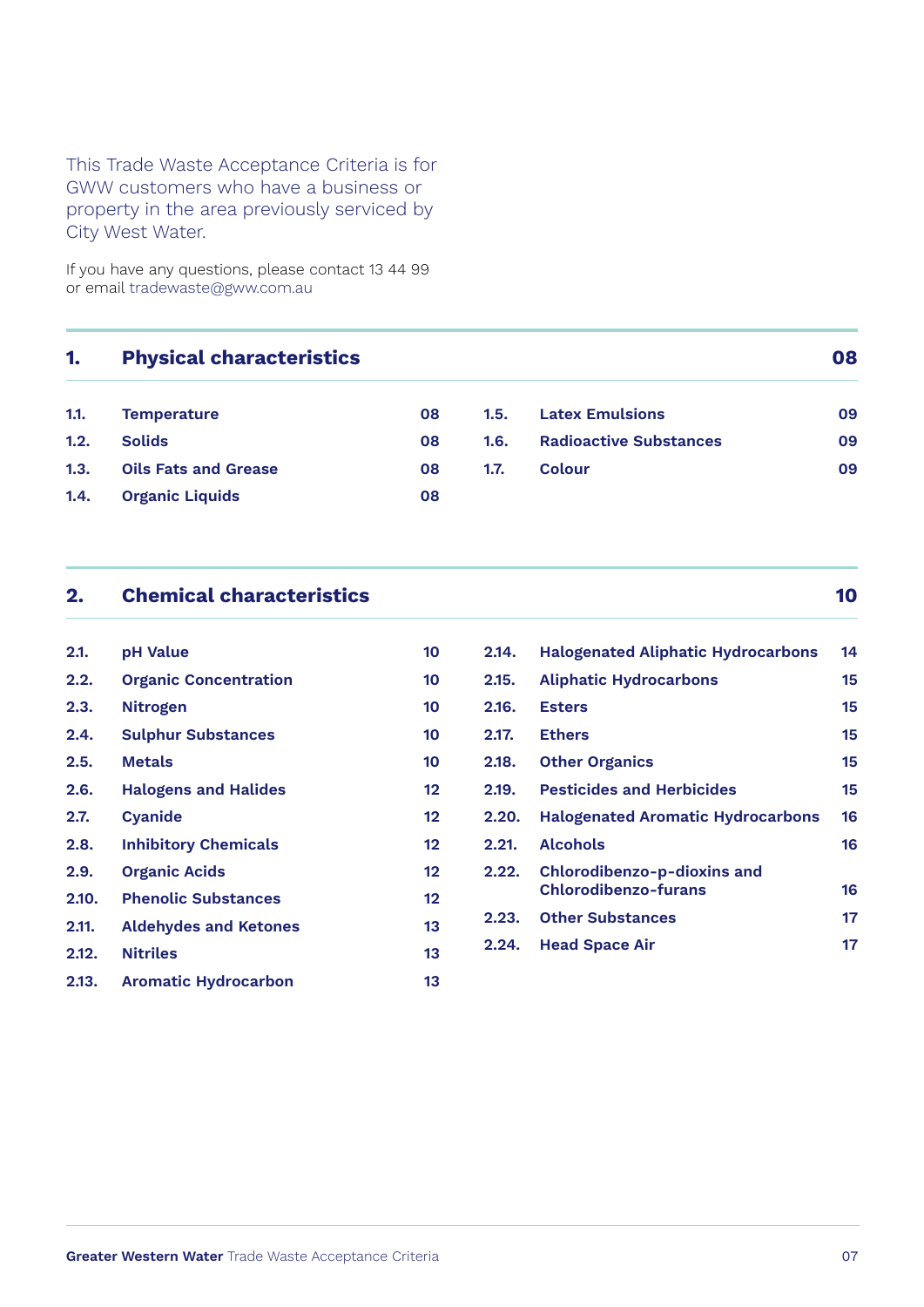### <span id="page-7-0"></span>**1. Physical characteristics**

### **1.1. Temperature**

The Occupier must not discharge trade waste with a temperature greater than 38°C.

### **1.2. Solids**

The Occupier must not discharge trade waste containing gross solids, Suspended Solids or Total Dissolved Solids except in accordance with this clause.

- a. Gross solids contained in trade waste must:
	- i. be able to pass through a bar screen with 13mm spaces between bars, and
	- ii. have a quiescent settling velocity of not more than 3m/hour.
- b. Where the total mass load of Suspended Solids exceeds 1,000 kg/day, the concentration of Suspended Solids must not exceed 10,000 mg/ litre.
- c. The total mass load of Total Dissolved Solids must not exceed 200 kg/day.
- d. The Occupier must not discharge waste containing fibrous material which, in the opinion of the GWW Representative is likely to cause obstructions in a drain or sewer.

### **1.3. Oils Fats and Grease**

- a. The Occupier must not discharge trade waste containing any free or floating layer of oil, fat or grease.
- b. The Occupier may discharge trade waste containing emulsified oil, fat or grease which, in the opinion of the GWW Representative, is biodegradable, if the emulsion is stable:
	- i. at a temperature of 15° C, and
	- ii. when it is in contact with raw sewage, and the resulting mixture has a pH no less than 4.5 and no greater than 10.0.
- c. The Occupier must not discharge trade waste containing emulsified oil, fat or grease which, in the opinion of the GWW Representative is not biodegradable, if it contains more than 1,000 mg/litre of material recovered by a solvent prescribed by the GWW Representative as extractable matter when the emulsion:
	- i. is stable at a temperature of 15° C; and
	- ii. is in contact with raw sewage, and the resulting mixture has a pH no less than 4.5 and no greater than 10.0.
- d. The Occupier must not discharge trade waste containing emulsified oil, fat or grease if it contains more than 200 mg/litre of material recovered by a solvent prescribed by the GWW Representative as extractable matter when the emulsion:
	- i. is unstable at a temperature of 15° C, and
	- ii. is in contact with raw sewage, and the resulting mixture has a pH no less than 4.5 and no greater than 10.0.

### **1.4. Organic Liquids**

- a. The Occupier must not discharge trade waste containing any free or floating layer of organic liquid.
- b. The Occupier must not discharge any trade waste which, in the opinion of the GWW Representative, may be:
	- i. flammable, or
	- ii. toxic or otherwise harmful or damaging to any person, drain, the sewerage system, any sewage treatment process, or any element of the environment which receives effluent after it has been treated.
- c. The GWW Representative may, in writing, authorise the Occupier to undertake an act which would otherwise contravene sub-clause (b).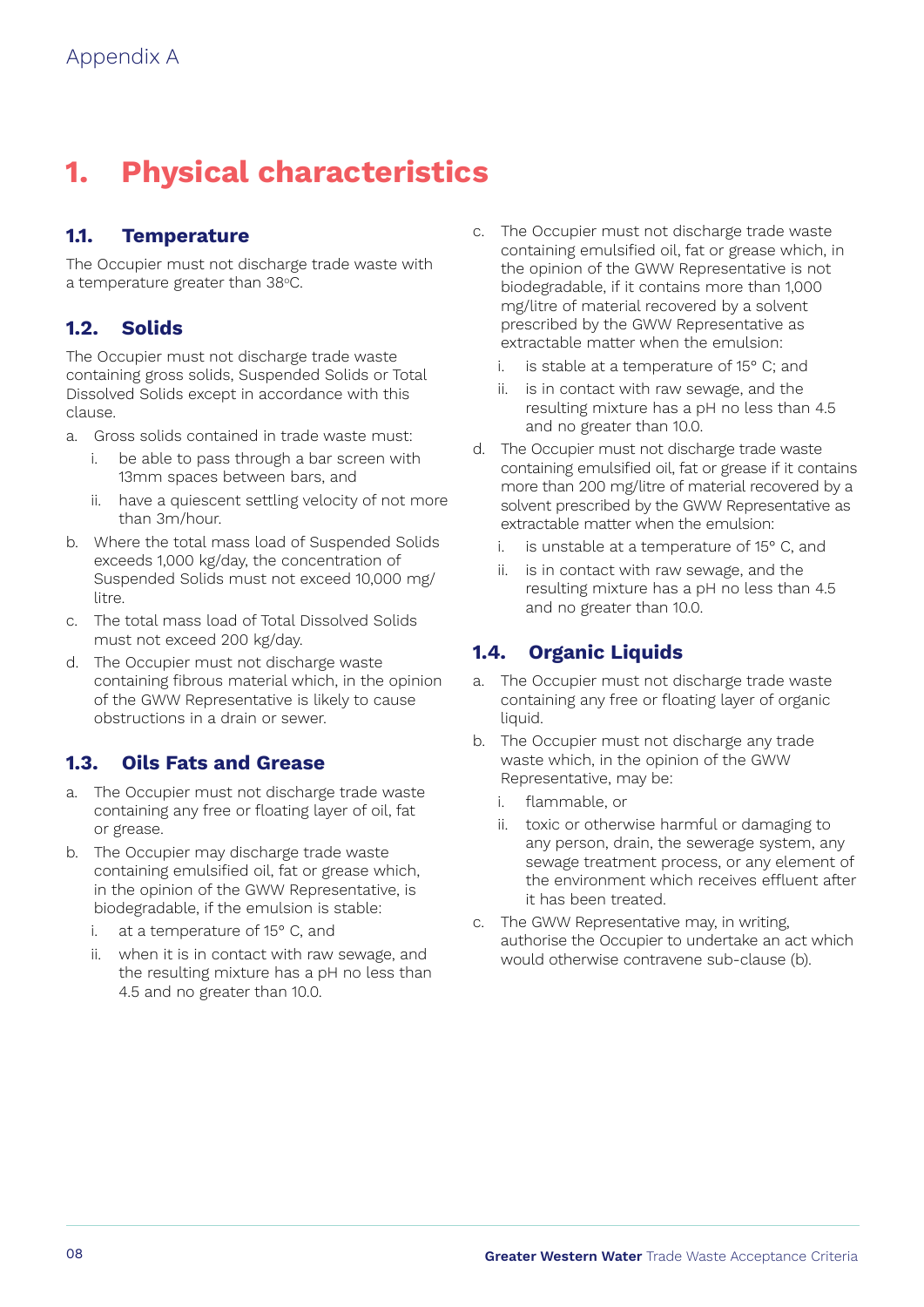### <span id="page-8-0"></span>**1.5. Latex Emulsions**

### a. In this clause:

"biodegradable" in relation to trade waste means that, in the opinion of the GWW Representative, the Total Organic Carbon content of the trade waste would decrease by at least 90% when submitted to the sewage treatment process employed by GWW or Melbourne Water for that waste

"latex emulsion" includes an emulsion containing paint, adhesive, rubber, plastic or similar materials

"stable latex emulsion" means a latex emulsion in which the solids deposited in a filter do not increase by more than 200 mg/litre when the emulsion:

- i. is at 15° C, and
- ii. is in contact with raw sewage, and the resulting mixture has a pH no less than 4.5 and no greater than 10.0.
- b. The Occupier may discharge trade waste containing a biodegradable stable latex emulsion.
- c. The Occupier must not discharge trade waste containing a stable latex emulsion which is not biodegradable at a concentration greater than 1,000 mg/litre of total solids.
- d. The Occupier must not discharge trade waste containing an unstable latex emulsion.

### **1.6. Radioactive Substances**

An Occupier must only discharge trade waste which complies in all respects with the Radiation Regulations 20071 , as amended from time to time.

### **1.7. Colour**

The Occupier must not discharge trade waste containing colour greater than 9 Adams-Nickerson (42) units, determined from the most pronounced colour obtained from a sample adjusted to a pH of not less than 7.0 and no greater than 8.0, following biological treatment by an activated sludge process.

<sup>1</sup> The Occupier must only discharge trade waste which complies with all aspects of the current radiation regulations available from [www.health.vic.gov.au](http://www.health.vic.gov.au)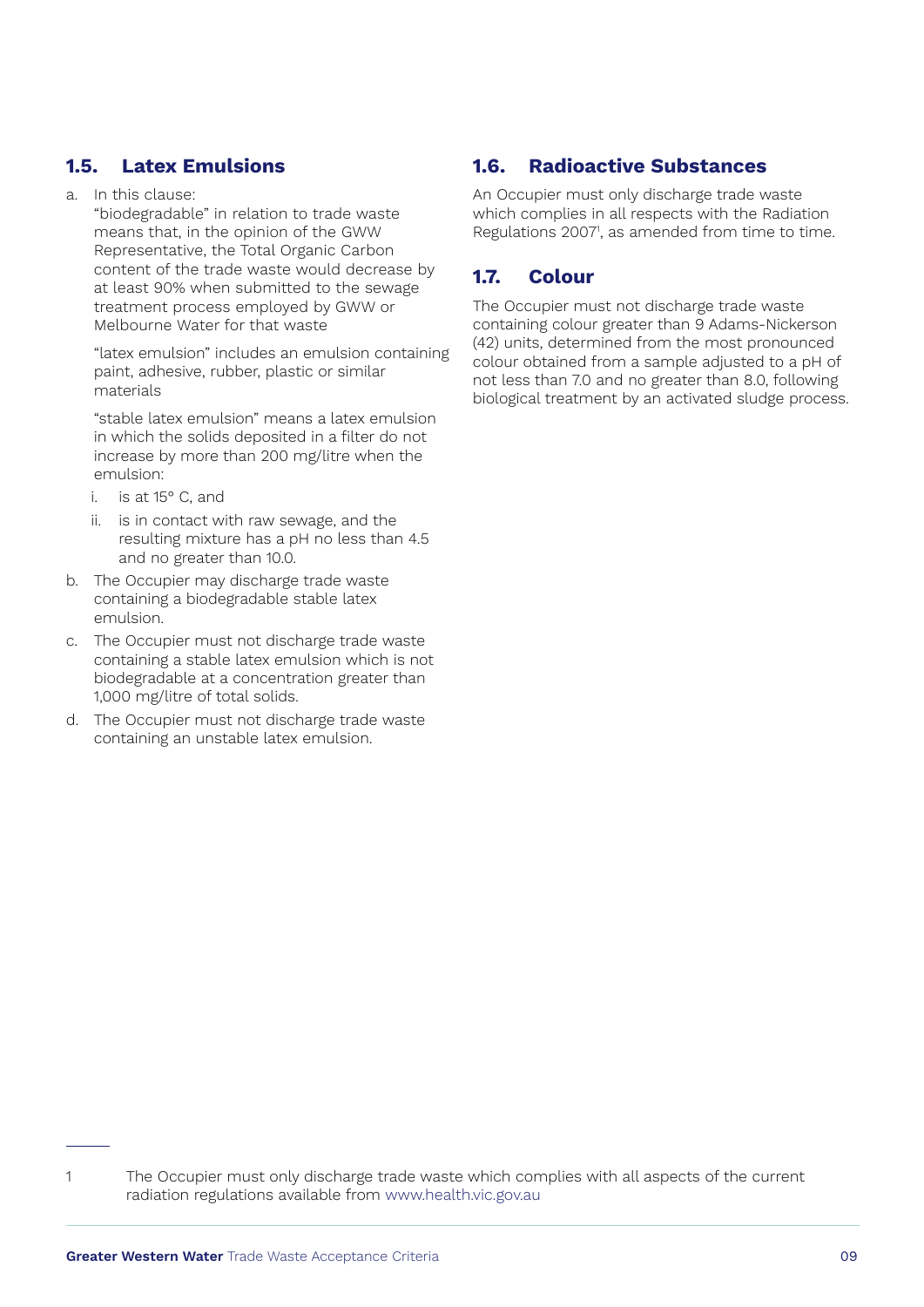### <span id="page-9-0"></span>**2. Chemical characteristics**

### **2.1. pH Value**

The Occupier must not discharge trade waste with a pH value less than 6.0 or greater than 10.0, except as provided by clause 2.3 (b) (ii).

### **2.2. Organic Concentration**

The Occupier must not discharge trade waste with a total mass load of 5-day Biochemical Oxygen Demand in excess of 1,000 kg/day, unless its concentration is no greater than 4,000 mg/litre.

### **2.3. Nitrogen**

The Occupier must not discharge trade waste with a concentration of:

- a. Total Kjeldahl Nitrogen greater than 500 mg/ litre; or
- b. Ammonia, plus ammoniacal ion (expressed as N) greater than
	- i. 50 mg/litre, except as provided this clause.
	- ii. 200 mg/litre, where
		- A. the trade waste discharge can only be received by Melbourne Water's Western Treatment Plant
		- B. a risk assessment has been conducted
		- C. the occupier can comply with a restricted pH range of 6.0 to 8.0, and
		- D. the Occupier has demonstrated to the GWW Representative, that commonly available waste minimisation technology has been applied to the best extent practicable.

### **2.4. Sulphur Substances**

- a. Oxidised Sulphur
	- i. For the purposes of this paragraph, "Oxidised Sulphur" means the chemical substances expressed as S and known as Sulphates, Sulphites and Thiosulphates.
	- ii. The Occupier must not discharge trade waste containing Oxidised Sulphur with a concentration of 100 mg/litre or more, except as provided in this clause.
- iii. The Occupier must treat any trade waste with a concentration of Oxidised Sulphur greater than 600 mg/litre, before it is discharged.
- iv. Where trade waste prior to discharge would have a total concentration of Oxidised Sulphur of not less than 100 mg/litre and not more than 600 mg/litre, the Occupier must treat any stream of waste contributing to the discharge which has a concentration of Oxidised Sulphur greater than 600 mg/litre.
- v. The Occupier must use the best available technology, as determined by the GWW Representative, to treat any trade waste under sub-paragraph (iii) or (iv).
- b. The Occupier must not discharge trade waste containing Sulphide in a concentration greater than 1 mg/litre.

### **2.5. Metals**

- a. The Occupier must not discharge any element listed in Column 1 of [Table A,](#page-10-0) except in accordance with this clause.
- b. Where the daily mass load of any element discharged is between the limit specified in Column 2 and the limit specified in Column 3 for that element, trade waste must not exceed the concentration specified in Column 4.
- c. Where the daily mass load of any element discharged is either lower than the limit specified in Column 2 or greater than the limit specified in Column 3, the GWW Representative must determine the maximum concentration of that element which the Occupier may discharge.
- d. Where no entry is made in Column 2 and 3 for any element, trade waste must not exceed the concentration for that element specified in Column 4.
- e. Where the Occupier has demonstrated to the GWW Representative that it is unable to limit the concentration of Boron (as B) to the concentration specified in [Table A,](#page-10-0) Column 4 using commonly available waste minimisation technology to the best extent practicable, the Occupier may discharge trade waste containing Boron in a concentration no greater than 100 mg/litre.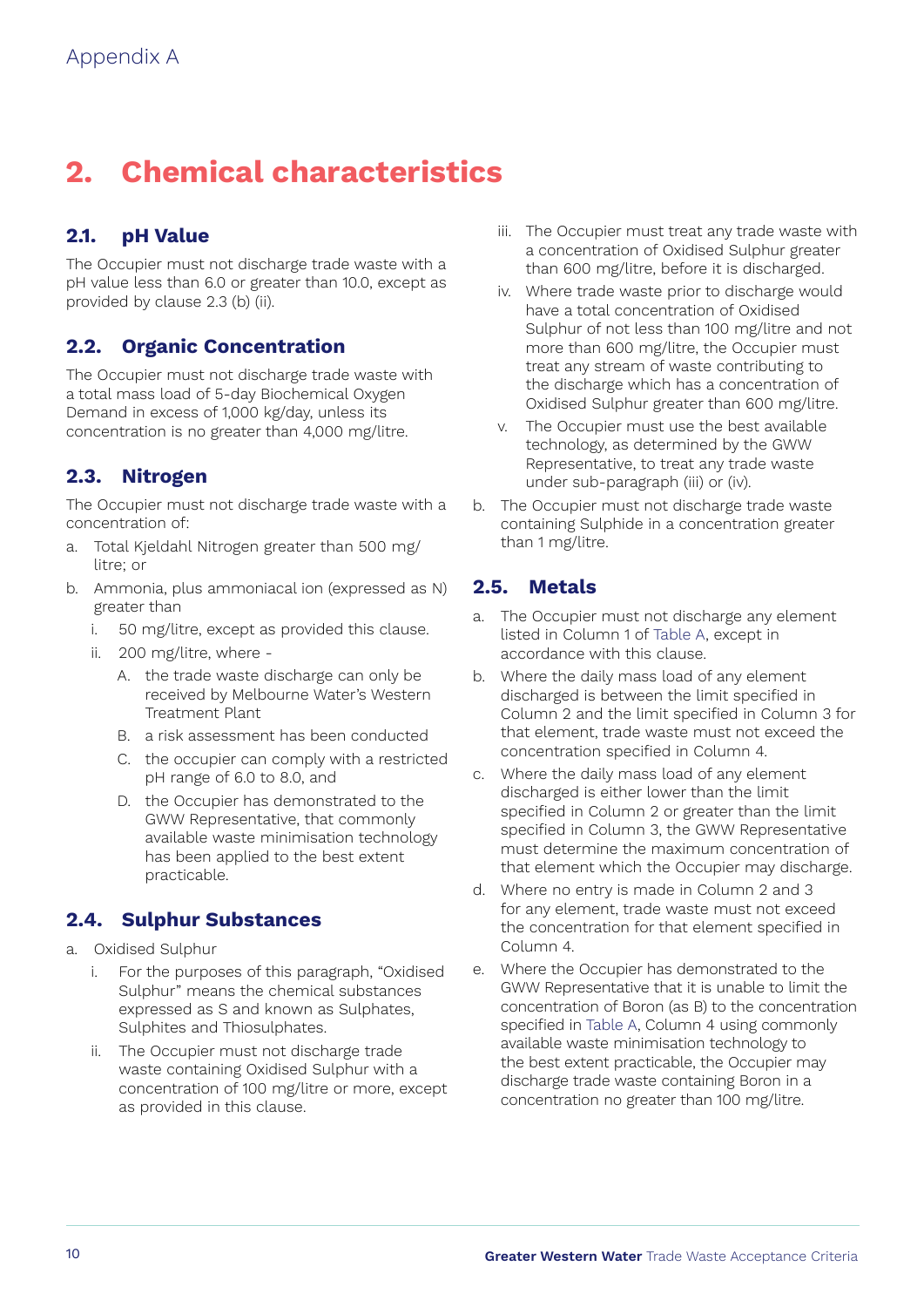f. Where the Occupier has demonstrated to the GWW Representative that it is unable to limit the concentration of Manganese (as Mn) to the concentration specified in [Table A](#page-10-0), Column 4 using commonly available waste minimisation

technology to the best extent practicable, the Occupier may discharge trade waste containing Manganese in a concentration no greater than 100 mg/litre.

### <span id="page-10-0"></span>**Table A.**

| Column 1<br>Element | Column 2<br>[grams/day] | Column 3<br>[grams/day] | Column 4<br>[milligrams/litre] |
|---------------------|-------------------------|-------------------------|--------------------------------|
| Arsenic             |                         |                         | $\mathbf{1}$                   |
| <b>Barium</b>       |                         |                         | 150                            |
| Beryllium           |                         |                         | 30                             |
| Boron as B          |                         |                         | 25                             |
| Cadmium             | 0.4                     | 20                      | $\overline{2}$                 |
| Chromium            | 100                     | 5,000                   | 10                             |
| Cobalt              |                         |                         | 10                             |
| Copper              | 100                     | 5,000                   | 10                             |
| Iron                | 2,000                   | 100,000                 | 100                            |
| Lead                | 100                     | 5,000                   | 10                             |
| Manganese           |                         |                         | 10                             |
| Mercury             | 0.2                     | 10                      | 1                              |
| Molybdenum          |                         |                         | 10                             |
| Nickel              | 10                      | 500                     | 10                             |
| Selenium            |                         |                         | 10                             |
| Silver <sup>2</sup> | 0.2                     | 50                      | 5                              |
| Thallium            |                         |                         | 20                             |
| Tin                 |                         |                         | 10                             |
| Uranium (238)       |                         |                         | 30                             |
| Zinc                | 200                     | 15,000                  | 10                             |

<sup>2</sup> Based on analysis using aqua regis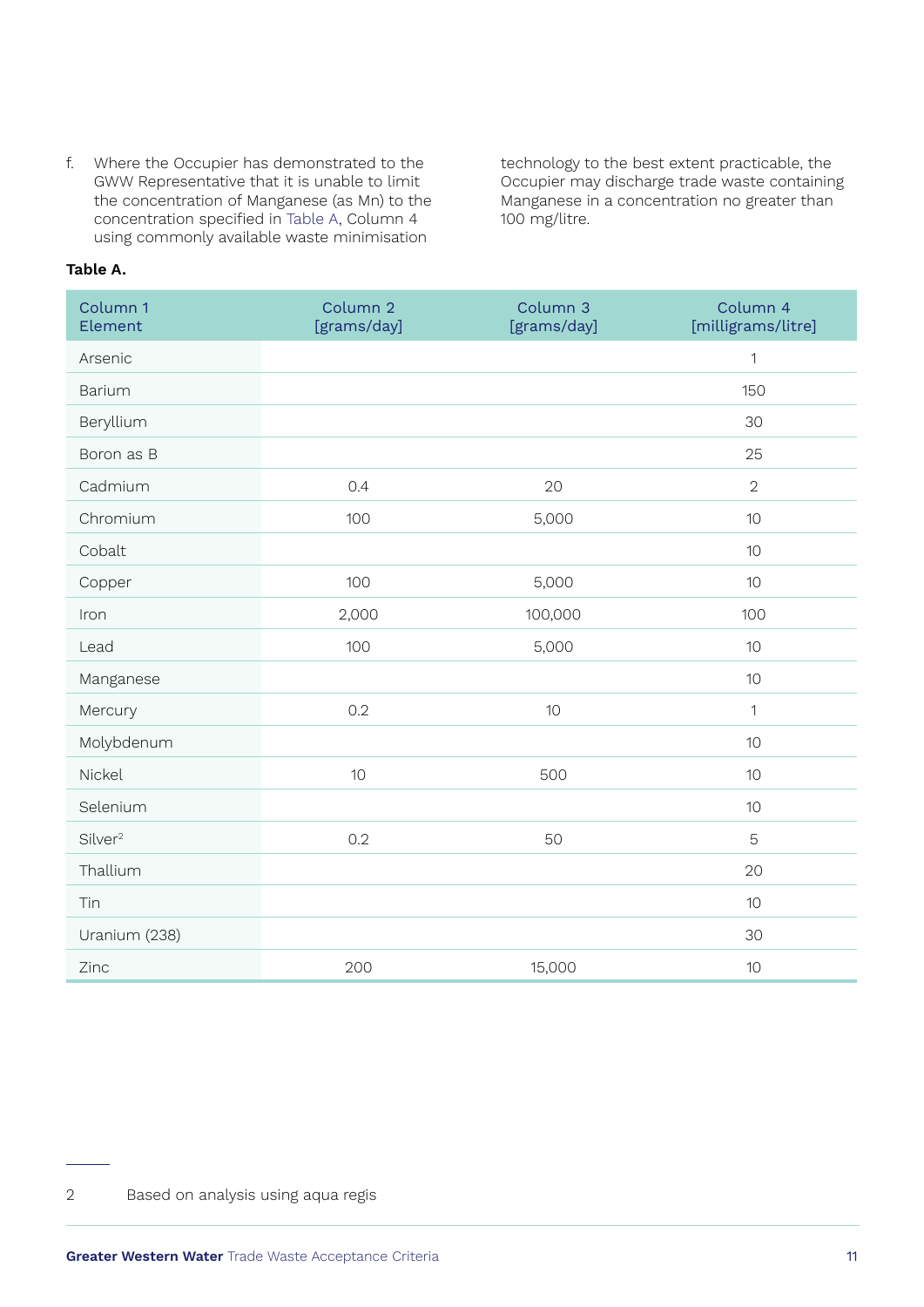### <span id="page-11-0"></span>**2.6. Halogens and Halides**

The Occupier must not discharge trade waste containing a substance listed in [Table B](#page-11-1) with a concentration greater than is listed for that substance.

### **Table B.**

| Substance                                   | Maximum Allowable<br>Concentration<br>[milligrams per litre] |
|---------------------------------------------|--------------------------------------------------------------|
| <b>Bromine</b><br>(expressed as $Br_{2}$ )  | 5                                                            |
| Chlorine<br>(expressed as Cl <sub>2</sub> ) | 5                                                            |
| Fluoride                                    | 30                                                           |
| Iodine<br>(expressed as $I_{2}$ )           | 5                                                            |

### **2.7. Cyanide**

The Occupier must not discharge trade waste containing a cyanide concentration greater than 10 mg/litre.

### **2.8. Inhibitory Chemicals**

- a. The Occupier must not discharge any trade waste which, when diluted to a 5% solution with sewage, would inhibit the microbiological sewage treatment process applicable to that trade waste by more than 20%.
- b. The GWW Representative must determine the microbiological sewage treatment process referred to in sub-clause (a).

### **2.9. Organic Acids**

The Occupier must not discharge trade waste containing a substance listed in [Table C](#page-11-2) with a concentration greater than is listed for that substance.

### <span id="page-11-1"></span>**Table C.**

<span id="page-11-2"></span>

| Substance                    | Maximum Allowable<br>Concentration<br>[milligrams per litre] |
|------------------------------|--------------------------------------------------------------|
| Acetic acid                  | 1085                                                         |
| Acrylic acid                 | 1015                                                         |
| Total Phenoxyacetic<br>Acids | 1000                                                         |

### **2.10. Phenolic Substances**

The Occupier must not discharge trade waste containing a substance listed in [Table D](#page-11-3) with a concentration greater than is listed for that substance.

#### **Table D.**

<span id="page-11-3"></span>

| Substance                                                                  | Maximum Allowable<br>Concentration<br>[milligrams per litre] |
|----------------------------------------------------------------------------|--------------------------------------------------------------|
| Pentachlorophenol                                                          | 5                                                            |
| Sum of phenol,<br>monochlorophenol,<br>dichlorophenol and<br>their isomers | 300                                                          |
| Tetrachlorophenol                                                          | 5                                                            |
| Trichlorophenol                                                            | 50                                                           |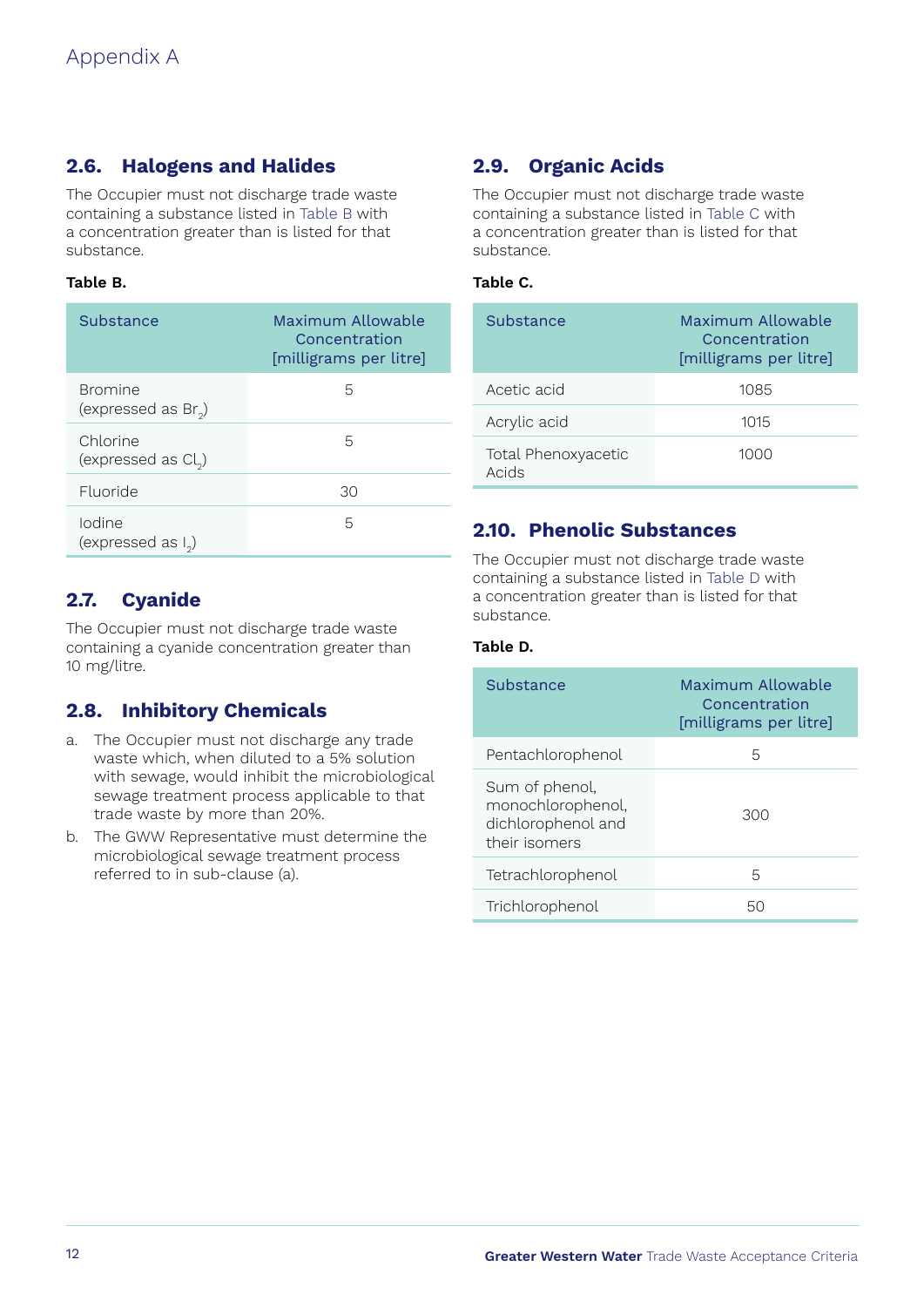### <span id="page-12-0"></span>**2.11. Aldehydes and Ketones**

The Occupier must not discharge trade waste containing a substance listed in [Table E](#page-12-1) with a concentration greater than is listed for that substance.

### **Table E.**

| Substance                                | Maximum Allowable<br>Concentration<br>[milligrams per litre] |
|------------------------------------------|--------------------------------------------------------------|
| Acetone                                  | 380                                                          |
| Acrolein                                 | 01                                                           |
| Formaldehyde<br>(expressed as HCHO)      | 200                                                          |
| Methyl Ethyl Ketone<br>(MEK, 2-Butanone) | 90                                                           |
| Methyl Isobutyl<br>Ketone (MIBK)         | 61                                                           |

### **2.12. Nitriles**

The Occupier must not discharge trade waste containing acrylonitrile at a concentration greater than 1.0 mg/litre.

### **2.13. Aromatic Hydrocarbon**

The Occupier must not discharge trade waste containing a substance listed in [Table F](#page-12-2) in a concentration greater than is listed for that substance.

### <span id="page-12-1"></span>**Table F.**

<span id="page-12-2"></span>

| Substance          | Maximum Allowable<br>Concentration<br>[milligrams per litre] |
|--------------------|--------------------------------------------------------------|
| 1,3 Dinitrobenzene | 0.34                                                         |
| 2,4 Dinitrotoluene | 10.0                                                         |
| 2,6 Dinitrotoluene | 10.0                                                         |
| Acenaphthene       | 0.016                                                        |
| Benzene            | 1.0                                                          |
| Cumene             | 3.0                                                          |
| Ethylbenzene       | 2.0                                                          |
| Naphthalene        | 1.3                                                          |
| Nitrotoluene       | 5.0                                                          |
| Styrene            | 2.0                                                          |
| Toluene            | 2.0                                                          |
| Total Xylenes      | 2.0                                                          |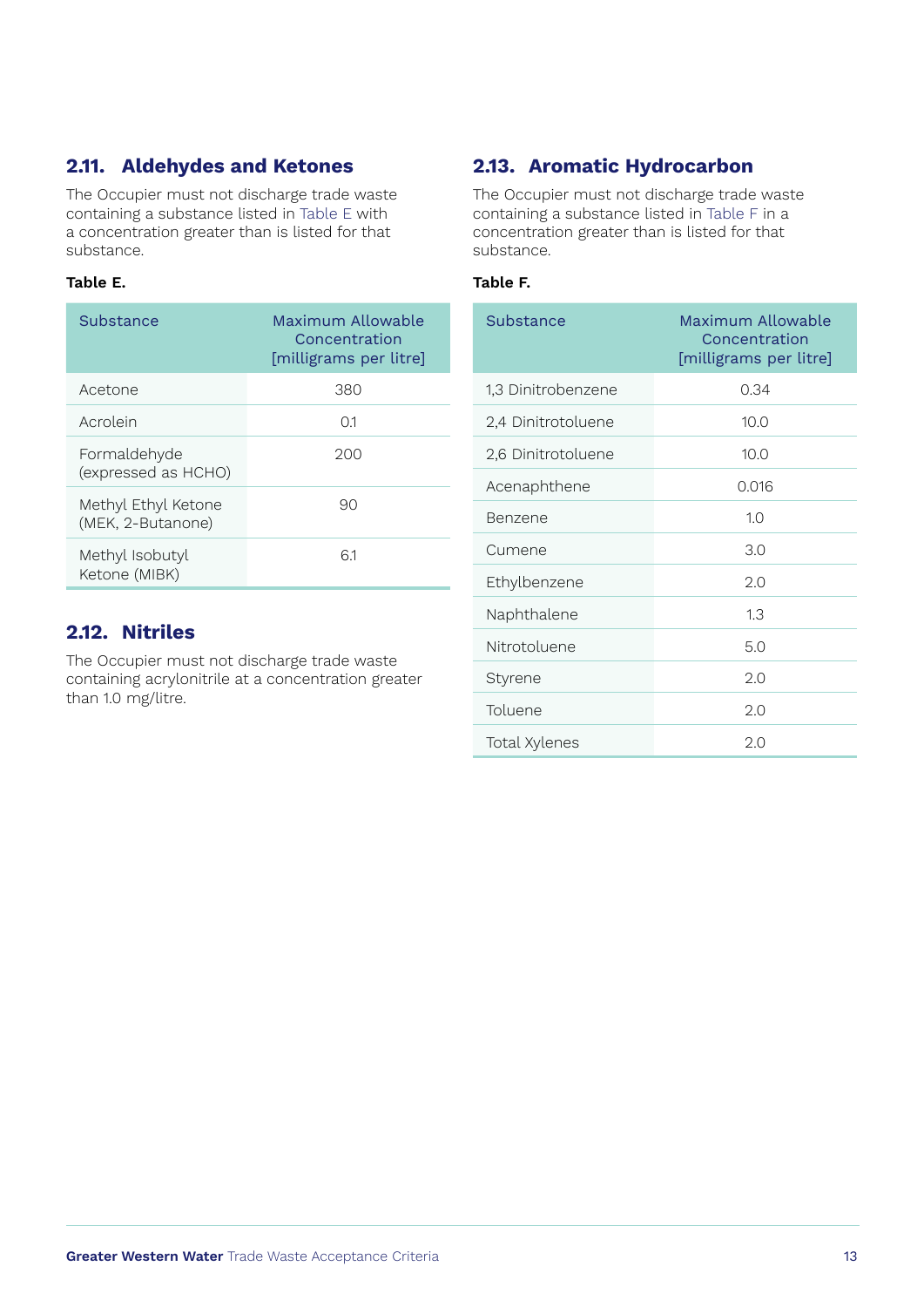### <span id="page-13-0"></span>**2.14. Halogenated Aliphatic Hydrocarbons**

The Occupier must not discharge trade waste containing a halogenated aliphatic hydrocarbon listed in [Table G](#page-13-1) in a concentration greater than is listed for that substance.

### <span id="page-13-1"></span>**Table G.**

| Substance                             | Maximum Allowable Concentration<br>[milligrams per litre] |
|---------------------------------------|-----------------------------------------------------------|
| 1,1 Dichloroethane                    | 5.0                                                       |
| 1,1 Dichloropropane                   | 5.0                                                       |
| 1,1,1 Trichloroethane                 | 3.0                                                       |
| 1,1,2 Trichloroethane                 | 3.0                                                       |
| 1,1,2,2 Tetrachloroethane             | 2.0                                                       |
| 1,2 Dichloroethane                    | 5.0                                                       |
| 1,2 Dichloroethylene                  | 5.0                                                       |
| 1,2 Dichloropropane                   | 5.0                                                       |
| 1,3 Dichloropropane                   | 0.001                                                     |
| Bromodichloromethane                  | 1.0                                                       |
| Carbon Tetrachloride                  | 1.0                                                       |
| Chlorodibromomethane                  | 5.0                                                       |
| Chloroethene (Vinyl Chloride Monomer) | 0.5                                                       |
| Dichlorodifluoromethane               | 1.0                                                       |
| Hexachlorobutadiene                   | 0.001                                                     |
| Hexachloroethane                      | 1.0                                                       |
| Methyl Bromide                        | 0.001                                                     |
| Methyl Chloride                       | 0.001                                                     |
| Methylene Chloride                    | 5.0                                                       |
| Tetrachloroethylene                   | 1.0                                                       |
| Trichloroethylene                     | 1.0                                                       |
| Trichlorofluoromethane                | 1.0                                                       |
| Trichloromethane (Chloroform)         | 1.0                                                       |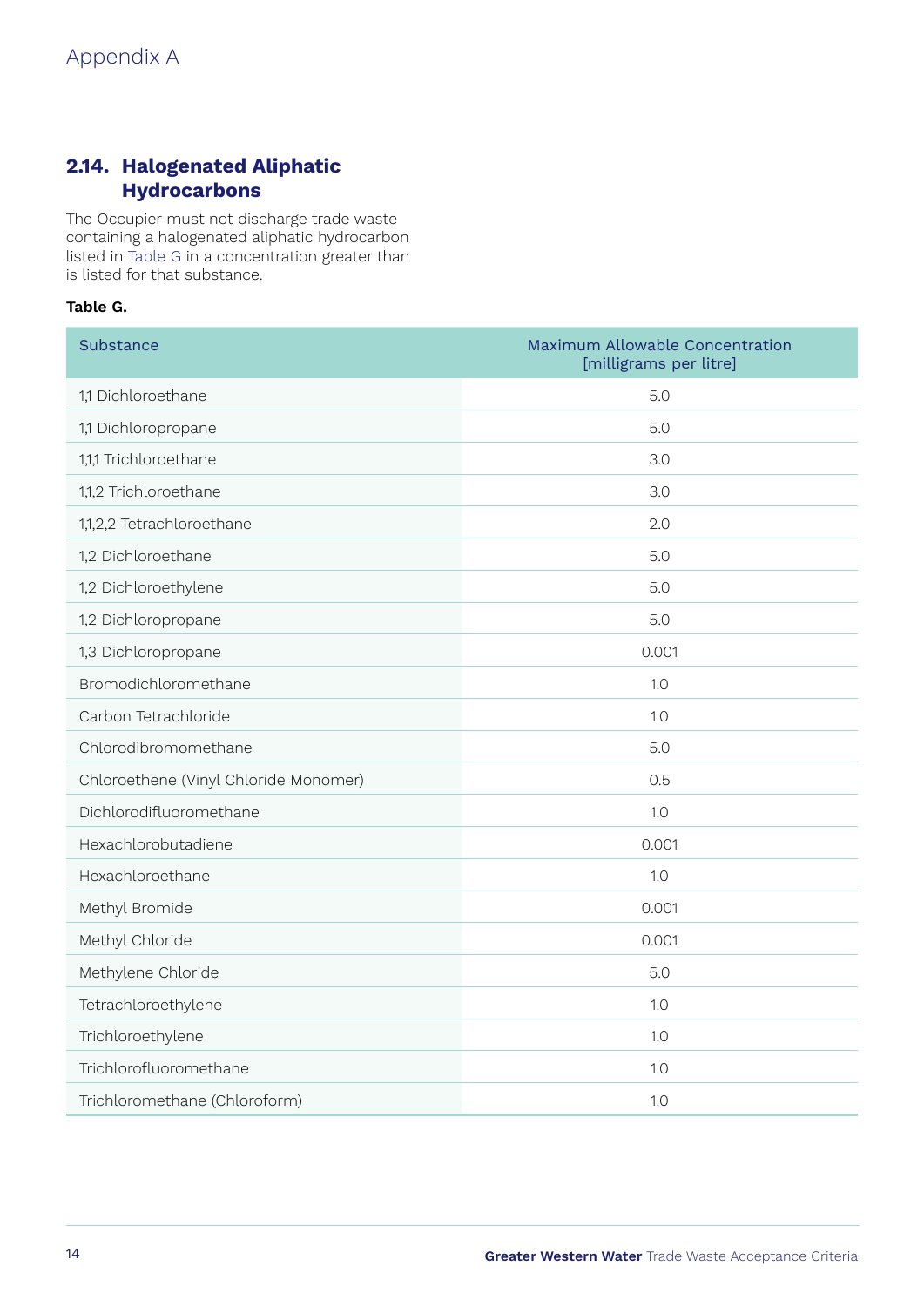### <span id="page-14-0"></span>**2.15. Aliphatic Hydrocarbons**

The Occupier must not discharge trade waste containing aliphatic hydrocarbons C5 to C9 at a concentration greater than 1.0 mg/litre.

### **2.16. Esters**

The Occupier must not discharge trade waste containing a substance listed in [Table H](#page-14-1) in a concentration greater than is listed for that substance.

### **Table H.**

| Substance           | Maximum Allowable<br>Concentration<br>[milligrams per litre] |
|---------------------|--------------------------------------------------------------|
| Ethyl Acrylate      | 15                                                           |
| Methyl Methacrylate | 30                                                           |

### **2.17. Ethers**

The Occupier must not discharge trade waste containing a substance listed in [Table I](#page-14-2) with a concentration greater than is listed for that substance.

### <span id="page-14-2"></span>**Table I.**

| Substance             | Maximum Allowable<br>Concentration<br>[milligrams per litre] |
|-----------------------|--------------------------------------------------------------|
| 2-Butoxyethanol       | 295                                                          |
| <b>Butyl Carbitol</b> | 2000                                                         |
| Tetrahydrofuran       | 75                                                           |

### **2.18. Other Organics**

The Occupier must not discharge trade waste containing Epichlorohydrin at a concentration greater than 3.9 mg/litre.

### **2.19. Pesticides and Herbicides**

The Occupier must not discharge trade waste containing a substance listed in [Table J](#page-14-3) with a concentration greater than is listed for that substance.

### **Table J.**

<span id="page-14-3"></span><span id="page-14-1"></span>

| Substance   | Maximum Allowable<br>Concentration<br>[milligrams per litre] |
|-------------|--------------------------------------------------------------|
| Aldrin      | 0.001                                                        |
| Chlordane   | 0.006                                                        |
| DDT         | 0.003                                                        |
| Dieldrin    | 0.001                                                        |
| Glyphosate  | 10                                                           |
| Heptachlor  | 0.003                                                        |
| Lindane     | 0.100                                                        |
| Trifluralin | 10                                                           |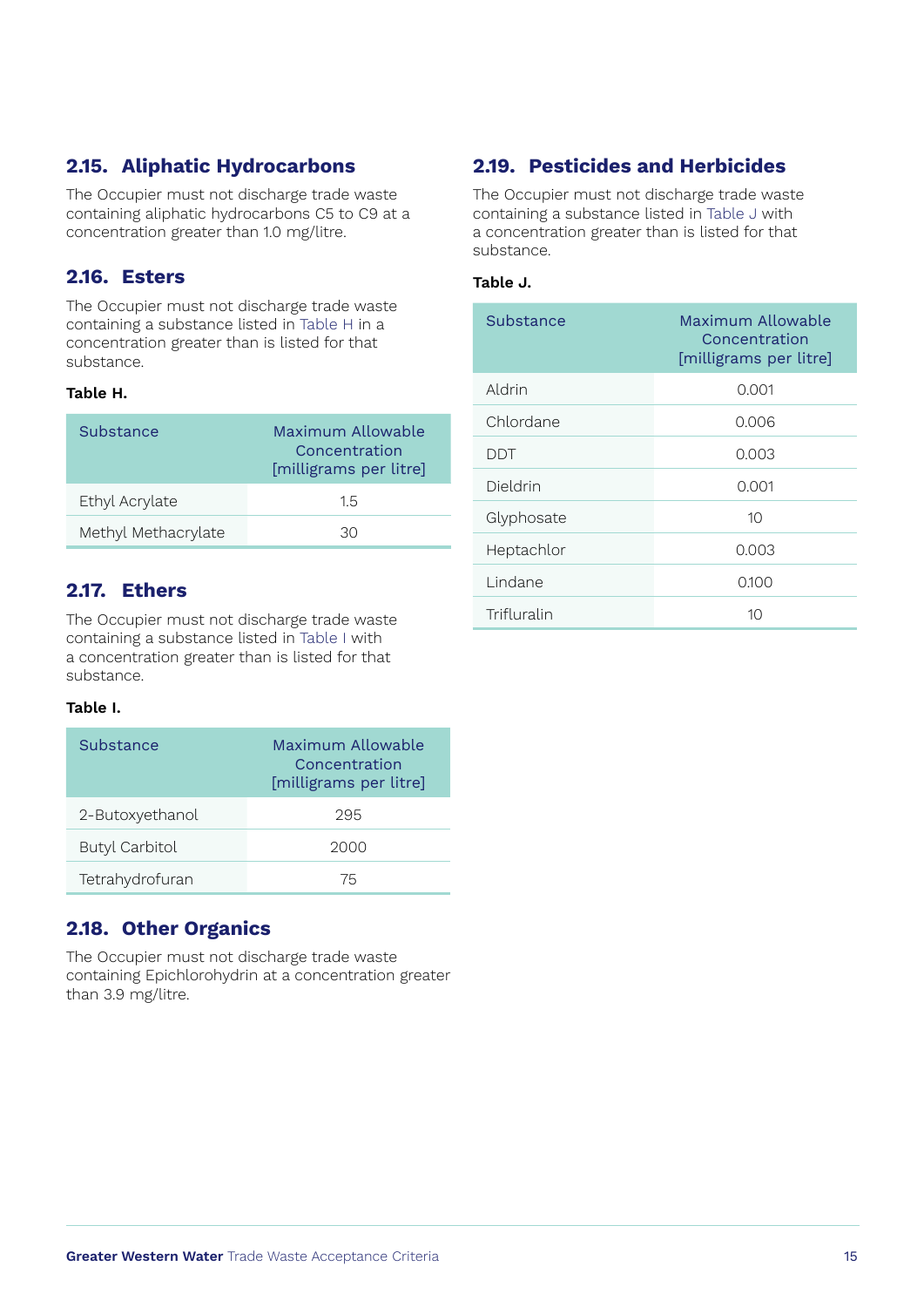### <span id="page-15-0"></span>**2.20. Halogenated Aromatic Hydrocarbons**

The Occupier must not discharge trade waste containing halogenated aromatic hydrocarbons, except in accordance with this clause.

The Occupier must not discharge trade waste containing a substance listed in [Table K](#page-15-1) in a concentration greater than is listed for that substance.

### **Table K.**

| Substance                            | Maximum Allowable<br>Concentration<br>[milligrams per litre] |
|--------------------------------------|--------------------------------------------------------------|
| Polychlorinated<br>Biphenyls (PCB's) | 0.002                                                        |
| Polybrominated<br>Biphenyls (PBB's)  | 0.002                                                        |

### **2.21. Alcohols**

The Occupier must not discharge trade waste containing a substance listed in [Table L](#page-15-2) with a concentration greater than is listed for that substance.

### **Table L.**

| Substance                        | Maximum Allowable<br>Concentration<br>[milligrams per litre] |
|----------------------------------|--------------------------------------------------------------|
| 2-Ethyl Hexanol                  | 155                                                          |
| Allyl Alcohol<br>(2-Propen-1-ol) | 91                                                           |
| Fthanol                          | 3765                                                         |
| Ethylene Glycol                  | 4000                                                         |
| Isobutanol                       | 140                                                          |
| Isopropanol                      | 1155                                                         |
| Methanol                         | 615                                                          |
| Propylene Glycol                 | 4000                                                         |

### **2.22. Chlorodibenzo-p-dioxins and Chlorodibenzo-furans**

- a. The Occupier must not discharge any trade waste containing any of the full range of chlorodibenzop-dioxin and chlorodibenzo-furan congeners, except in accordance with this clause.
- b. Subject to paragraphs (c), (d) and (e), the Occupier must not discharge trade waste containing any of the full range of chlorodibenzop-dioxin and chlorodibenzo-furan congeners in a concentration greater than the NATO total toxic equivalent of 40.0 ng/l.
- <span id="page-15-1"></span>c. Notwithstanding paragraph (b), the GWW Representative may at any time in writing require the Occupier not to discharge trade waste containing any of the full range of chlorodibenzop-dioxin and chlorodibenzo-furan congeners in a concentration greater than the NATO total toxic equivalent of 20.0 ng/l.
- d. Subject to paragraph (e), the Occupier must not discharge trade waste containing any 2, 3, 7, 8 tetrachlorodibenzo-p-dioxin congeners in a concentration greater than the NATO total toxic equivalent of 20.0 ng/l.
- <span id="page-15-2"></span>e. Notwithstanding paragraph (d), the GWW Representative may at any time require the Occupier not to discharge any 2, 3, 7, 8 tetrachlorodibenzo-p-dioxin congeners in a concentration greater than the NATO total toxic equivalent of 5.0 ng/l.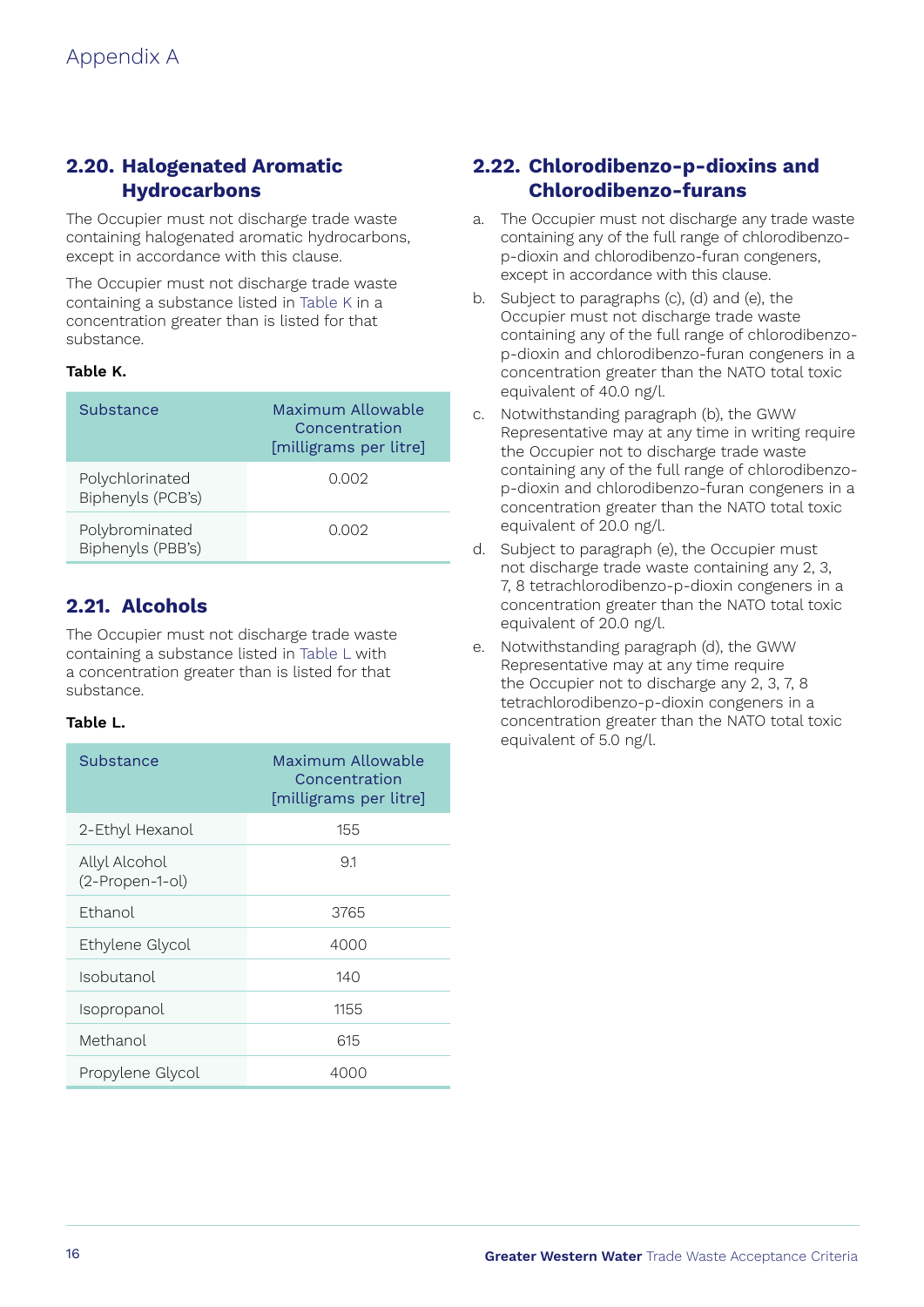### <span id="page-16-0"></span>**2.23. Other Substances**

An Occupier must not discharge trade waste containing any substance not otherwise mentioned in this schedule:

- a. In a concentration no greater than 1 µg/l
- b. Where the discharge or release of which to any element of the environment is restricted or prohibited by any legislation applying in Victoria
- c. In quantities or of a quality that in the opinion of the GWW Representative would or is reasonably likely to endanger human life, compromise the safety of a person or of the works, or significantly adversely affect the operation of sewage treatment plant or any part of the environment.

### **2.24. Head Space Air**

The Occupier must not discharge trade waste to a sewer, which at the nearest point of the sewer accessible by humans from the point of discharge, in any respect fails to comply with every relevant Work Safe Australia Exposure Standard relating to the Time Weighted Average (TWA) exposure levels.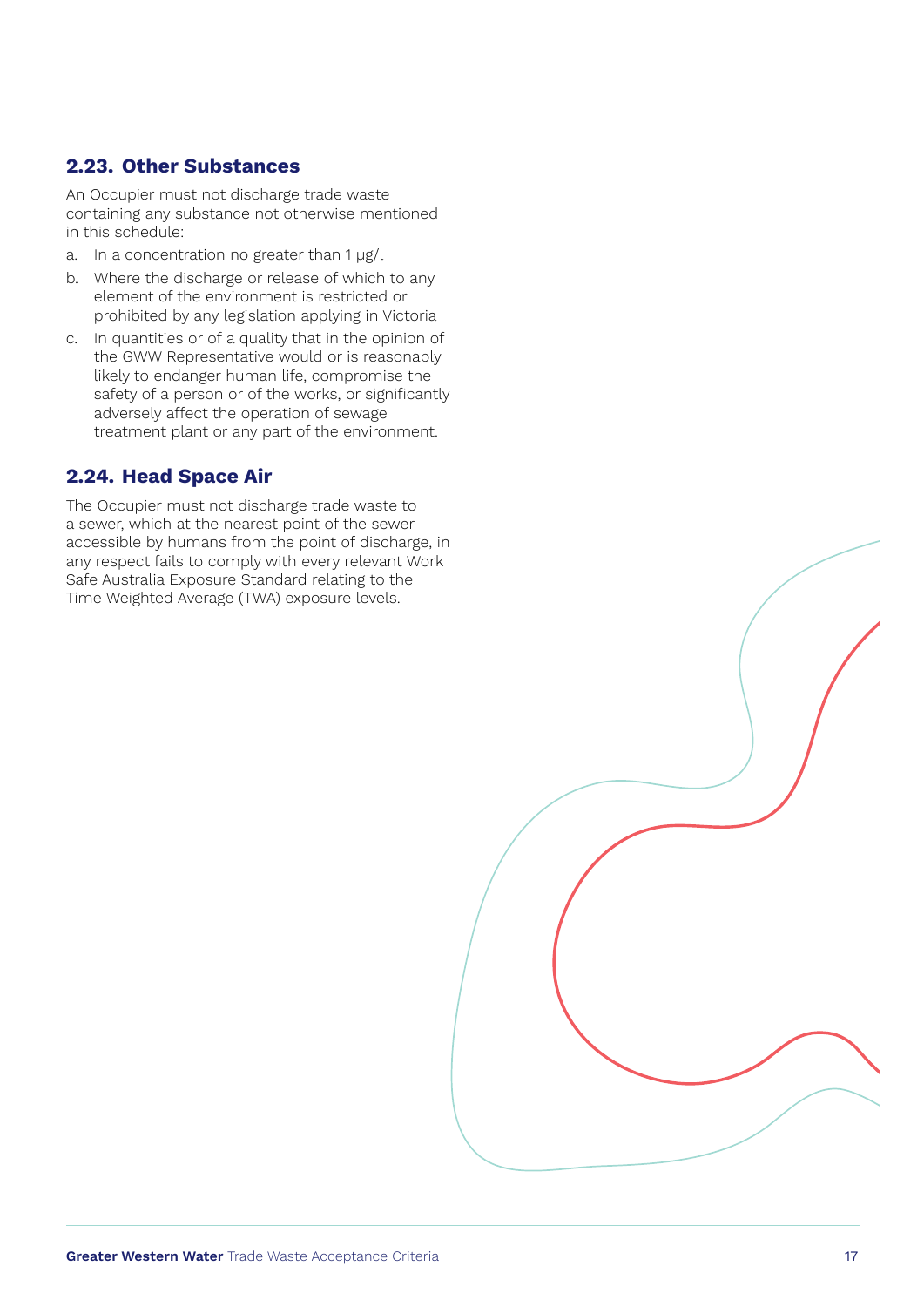# <span id="page-17-0"></span>**GWW Trade Waste Acceptance Criteria**  (previously WW)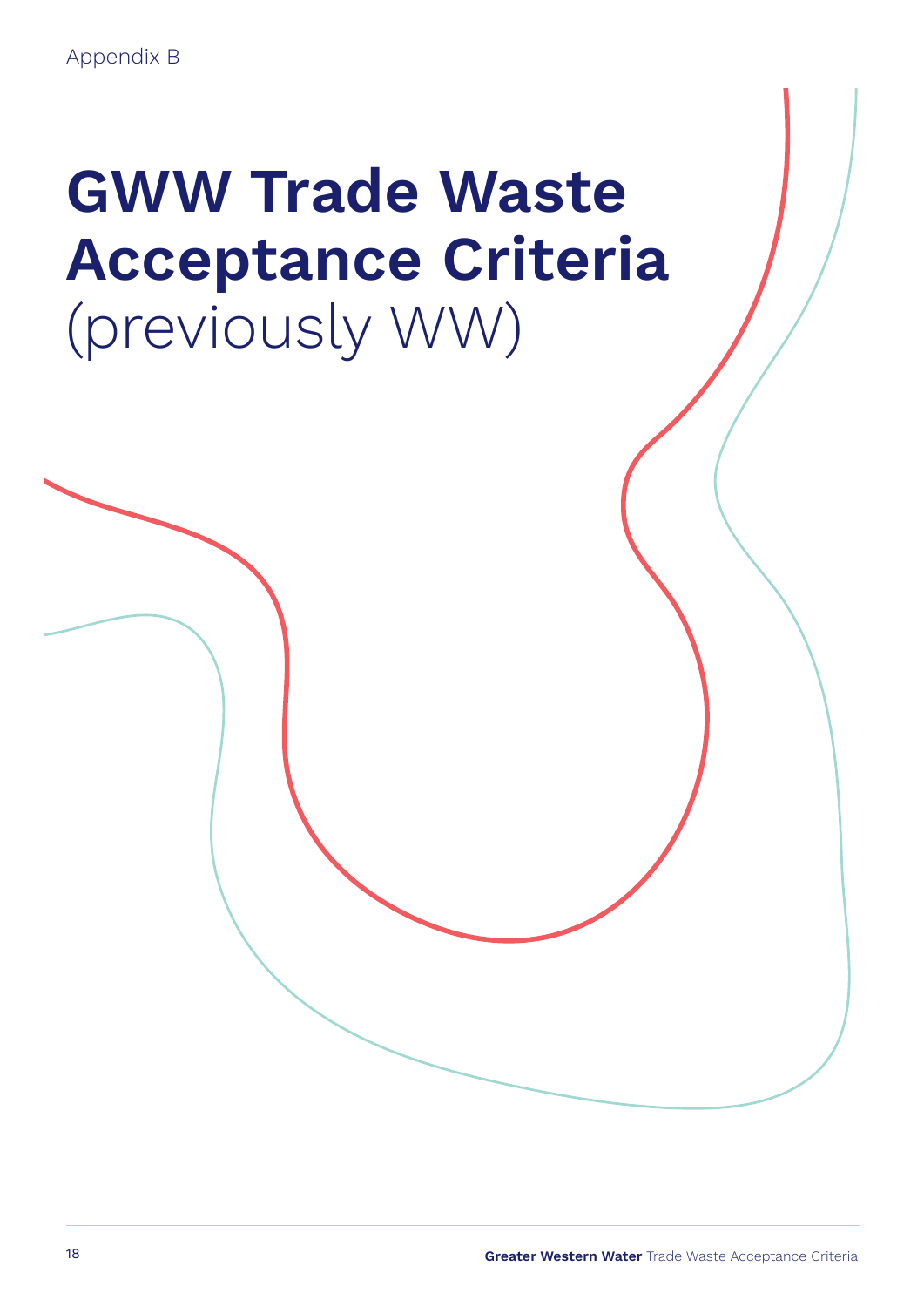### This Trade Waste Acceptance Criteria is for GWW customers who have a business or property in the area previously serviced by Western Water.

If you have any questions, please contact 13 44 99 or email [tradewaste@gww.com.au](mailto:tradewaste%40gww.com.au?subject=)

| 1.   | <b>Physical characteristics</b> |    |      |                               | 20 |
|------|---------------------------------|----|------|-------------------------------|----|
| 1.1. | <b>Temperature</b>              | 20 | 1.5. | Odour                         | 20 |
| 1.2. | <b>Total oil/grease</b>         | 20 | 1.6. | <b>Solids and Salts</b>       | 21 |
| 1.3. | <b>Gross Solids</b>             | 20 | 1.7. | <b>Radioactive Substances</b> | 21 |
| 1.4. | Colour                          | 20 |      |                               |    |

### **2. [Chemical characteristics](#page-21-0) 22**

| 2.1.  | <b>Surfactants - Methylene Blue Active</b><br><b>Substances (MBAS)</b> | 22 |
|-------|------------------------------------------------------------------------|----|
| 2.2.  | <b>Sulphur Substances</b>                                              | 22 |
| 2.3.  | <b>Headspace</b>                                                       | 22 |
| 2.4.  | <b>Nutrients</b>                                                       | 22 |
| 2.5.  | <b>Other Organic Substances</b>                                        | 23 |
| 2.6.  | <b>Inhibition</b>                                                      | 23 |
| 2.7.  | <b>Organic Strength</b>                                                | 23 |
| 2.8.  | <b>Biochemical Oxygen Demand (BOD)</b>                                 | 23 |
| 2.9.  | <b>Chemical Oxygen Demand (Cod)</b>                                    | 23 |
| 2.10. | <b>Phenolic Substances</b>                                             | 23 |

### **2.11. [Aldehydes and Ketones](#page-22-0) 23 2.12. [Halogens and Halides](#page-23-0) 24 [2.13. Mononuclear Aromatic Hydrocarbons](#page-23-0) 24 2.14. [Aliphatic Hydrocarbons](#page-23-0) 24 2.15. [Esters](#page-23-0) 24 [2.16. Halogenated Aliphatic Hydrocarbons](#page-24-0) 25 2.17. [Pesticides](#page-25-0) 26 2.18. [Metals](#page-25-0) 26 2.19. [Daily Allowed Mass Load](#page-26-0) 27 2.20. [Prohibited Substances](#page-26-0) 27**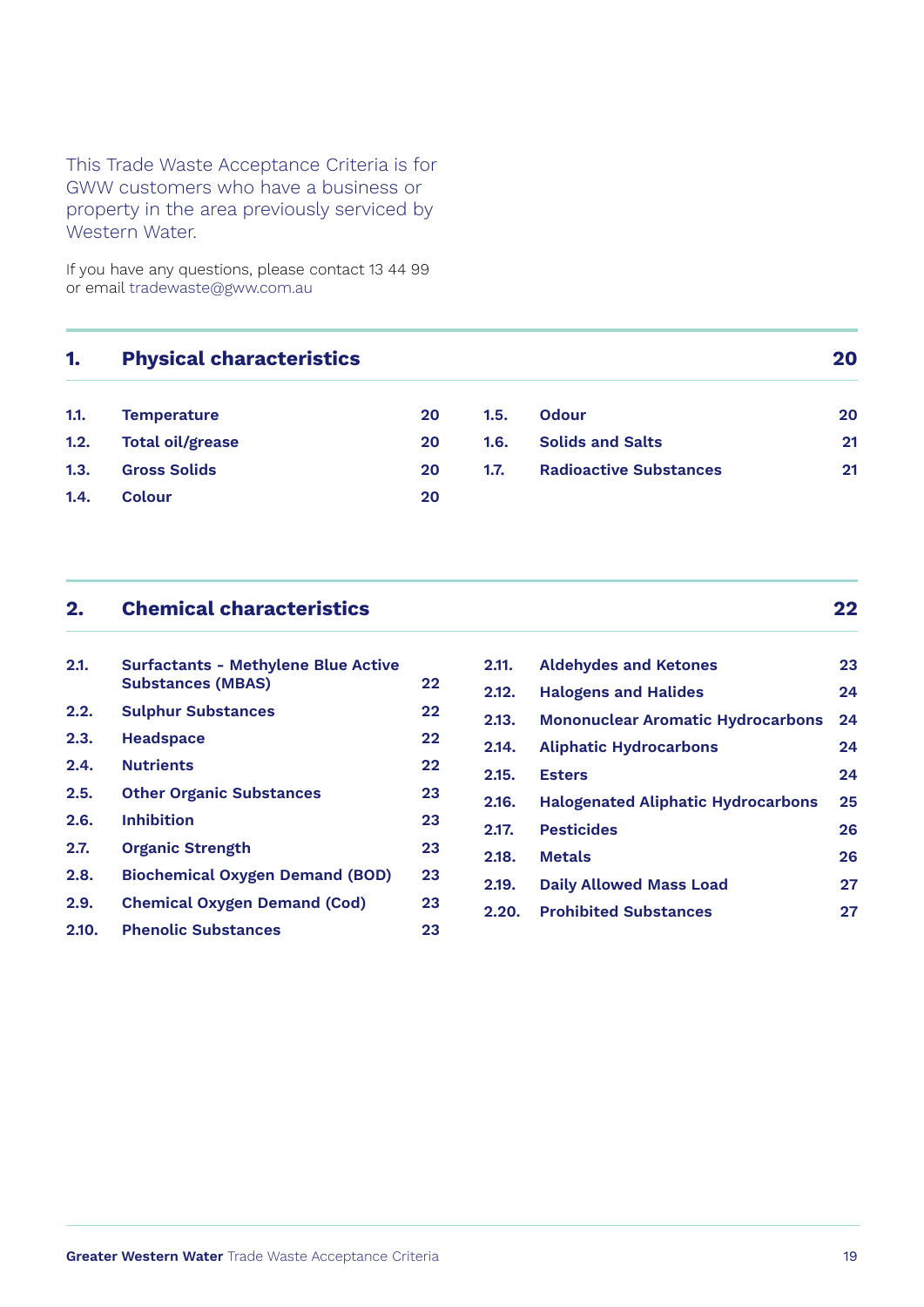### <span id="page-19-0"></span>**1. Physical characteristics**

### **Table A.**

| Substance            | Acceptance criteria<br>(mg/L) |
|----------------------|-------------------------------|
| рH                   | $6 - 9$                       |
| Total oil and grease | 100                           |
| Colour               | $100$ Pt-Co                   |

### **1.1. Temperature**

Must not exceed 38°C

### **1.2. Total oil/grease**

The customer must not discharge any free floating layer of any organic liquid.

### **1.3. Gross Solids**

Gross solids containing trade waste must be able to pass through a bar screen with 13mm spaces between bars and have a settling velocity of not more than 3m/h.

### **1.4. Colour**

For trade waste with colour wavelengths not compatible with Plantinum Cobalt standard, GWW will apply a limit of 100 ADMI units.

### **1.5. Odour**

Must not be detectable in 1 per cent dilution or cause an odour problem in GWW's sewerage system.

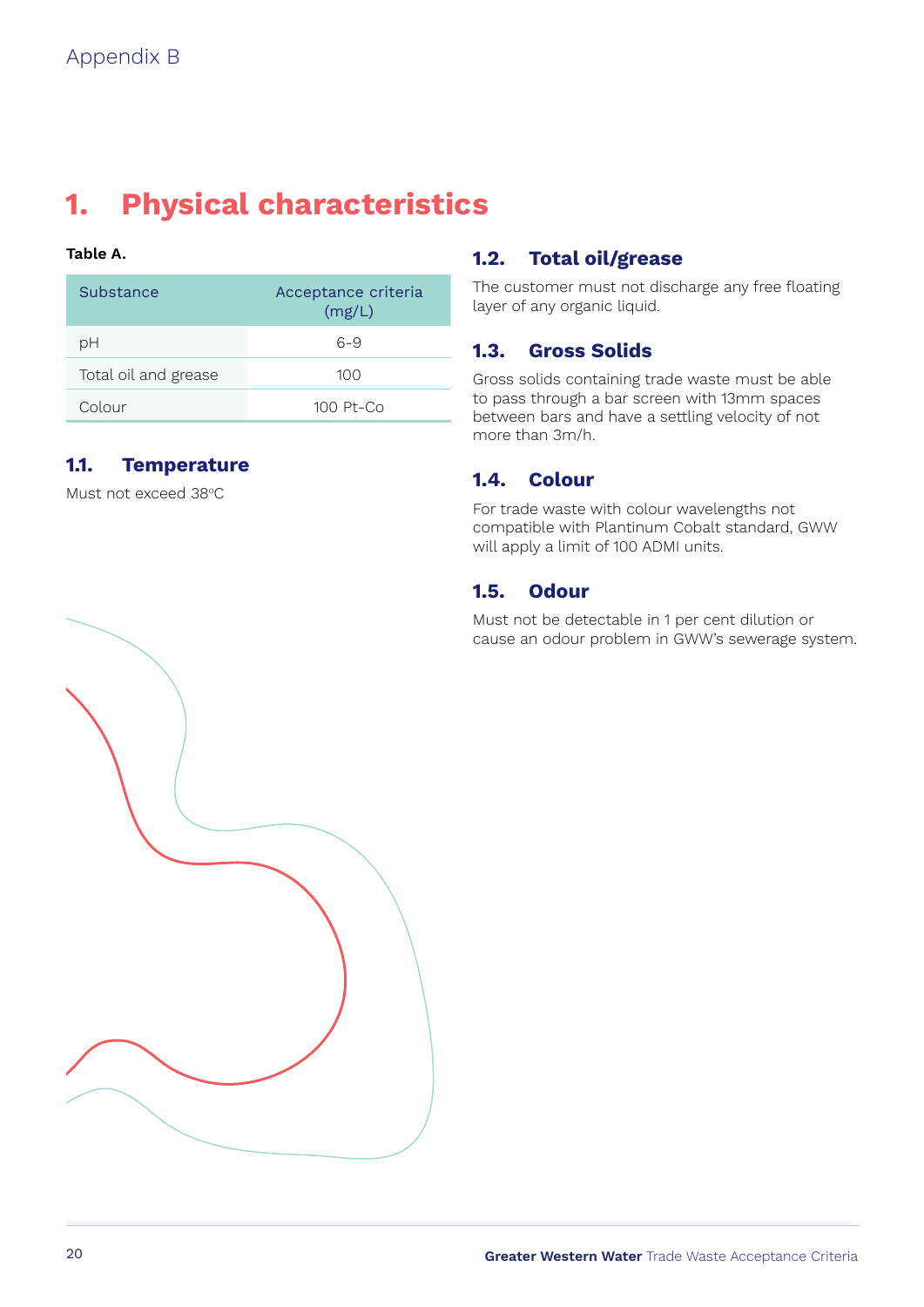### <span id="page-20-0"></span>**1.6. Solids and Salts**

### **Table B.**

| Substance                    | Acceptance criteria<br>(mg/L) | Acceptance criteria<br>(kg/day) |
|------------------------------|-------------------------------|---------------------------------|
| Total dissolved solids (TDS) |                               | 200                             |
| Suspended solids             | 400                           |                                 |
| Sodium Adsorption Ratio      | 5                             |                                 |
| Sodium                       | 200                           |                                 |

### Total dissolved solids (TDS)

TDS excludes dissolved organic salts. GWW may, in some circumstances, include a daily allowed mass load based on one or more of the following:

- treatment plant capacity
- biosolids limits
- EPA licence limits
- soil characteristics
- other limitations which GWW considers appropriate

The applicable concentration will be determined using the daily allowed mass load as specified in the Trade Waste Agreement. For monitoring and control purposes GWW may specify an electrical conductivity standard.

### Suspended solids

The concentration of suspended soilds must not exceed 400 mg/L, unless otherwise specified in the Trade Waste Agreement. GWW, in some circumstances, may allow a higher concentration for suspended solids and additional charges will apply.

### **1.7. Radioactive Substances**

An Occupier must only discharge trade waste which complies in all respects with the Radiation Regulations 20073 , as amended from time to time.

<sup>3</sup> The Occupier must only discharge trade waste which complies with all aspects of the current radiation regulations available from [www.health.vic.gov.au](http://www.health.vic.gov.au)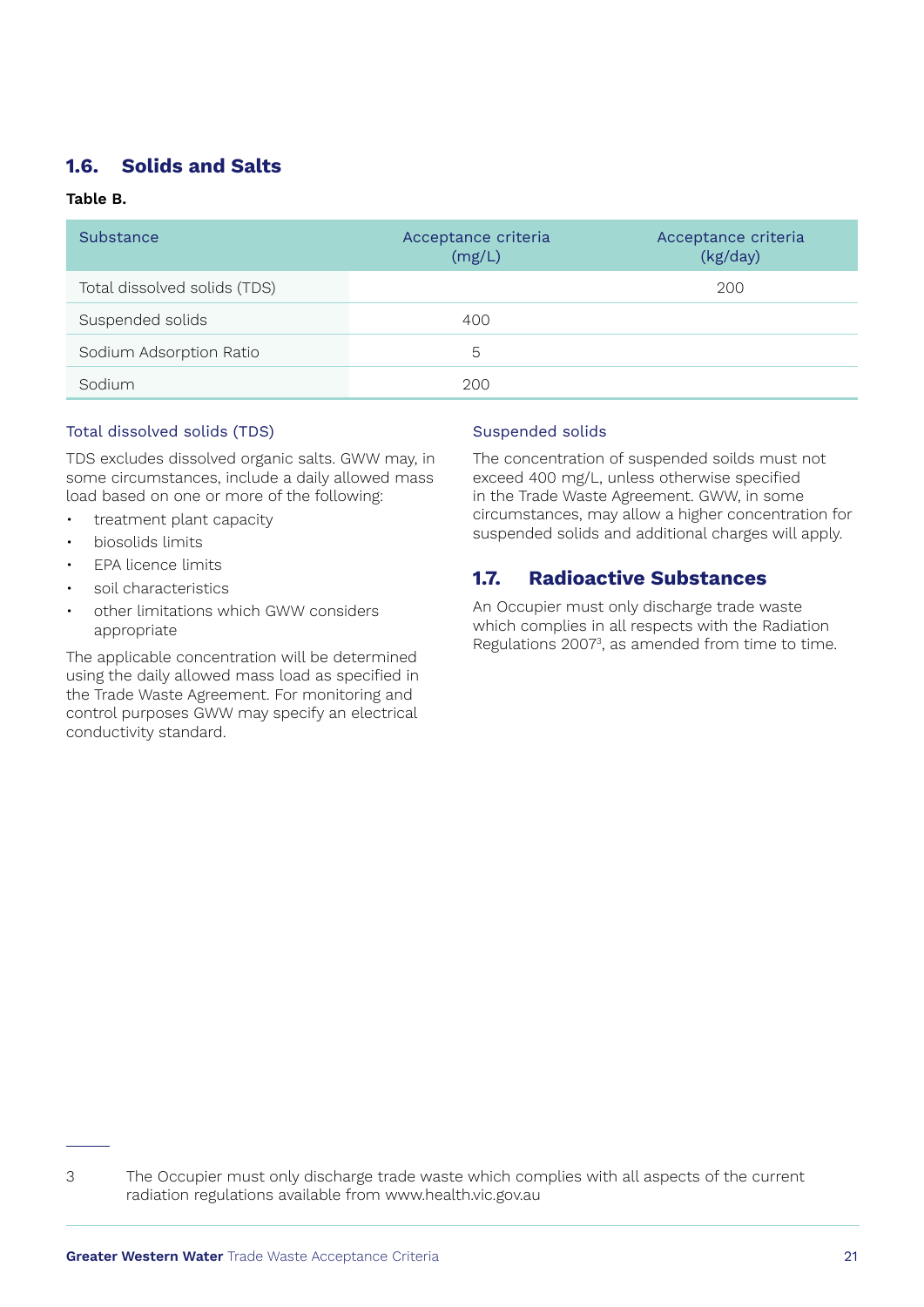### <span id="page-21-0"></span>**2. Chemical characteristics**

### **2.1. Surfactants - Methylene Blue Active Substances (MBAS)**

### **Table C.**

| Substance                     | Acceptance criteria<br>(mg/L) |
|-------------------------------|-------------------------------|
| Anionic surfactants<br>(MBAS) | 100                           |
| Non-jonic<br>surfactants      | 100                           |

### **2.2. Sulphur Substances**

### **Table D.**

| Substance                 | Acceptance criteria<br>(mg/L) |
|---------------------------|-------------------------------|
| Total oxidised<br>sulphur | 100                           |
| Sulphide                  | 0.3                           |
| Total mercaptans          | 0.5                           |
| Dimethyl sulphide         | 1                             |

### Total oxidised sulphur

For the purposes of this standard, total oxidised sulphur means the chemical substances expressed as S and known as Sulphates, Sulphites and Thiosulphate. GWW, in some circumstances, may include a daily allowed mass load for sulphur compounds on the basis of one or more of the following:

- domestic wastewater mass load
- safety of personnel
- sewer asset protection for individual catchments which GWW considers appropriate.

In such instances, the Customer must also meet the specific concentration of sulphur as specified in the Trade Waste Agreement.

### **2.3. Headspace**

The customer must not discharge trade waste to the sewer, which at it the nearest point of the sewer accessible by humans from the discharge, fails to comply with Work Safe Australia Exposure Standards relating to short-term exposure.

### **2.4. Nutrients**

### **Table E.**

| Substance                        | Acceptance criteria<br>(mg/L) |
|----------------------------------|-------------------------------|
| Ammonia                          | 50                            |
| Total Kjeldahl<br>Nitrogen (TKN) | ഹ                             |
| Phosphorous                      | 30                            |

### Nitrogen

GWW, in some circumstances, may include a daily allowed mass load for nitrogen compounds in a Trade Waste Agreement. It may be determined on the basis of one or more of the following:

- domestic wastewater mass load
- safety of personnel
- sewer asset protection for individual catchments which GWW considers appropriate.

In such instances, the customer must also meet the specific concentration of nitrogen as specified in the Trade Waste Agreement.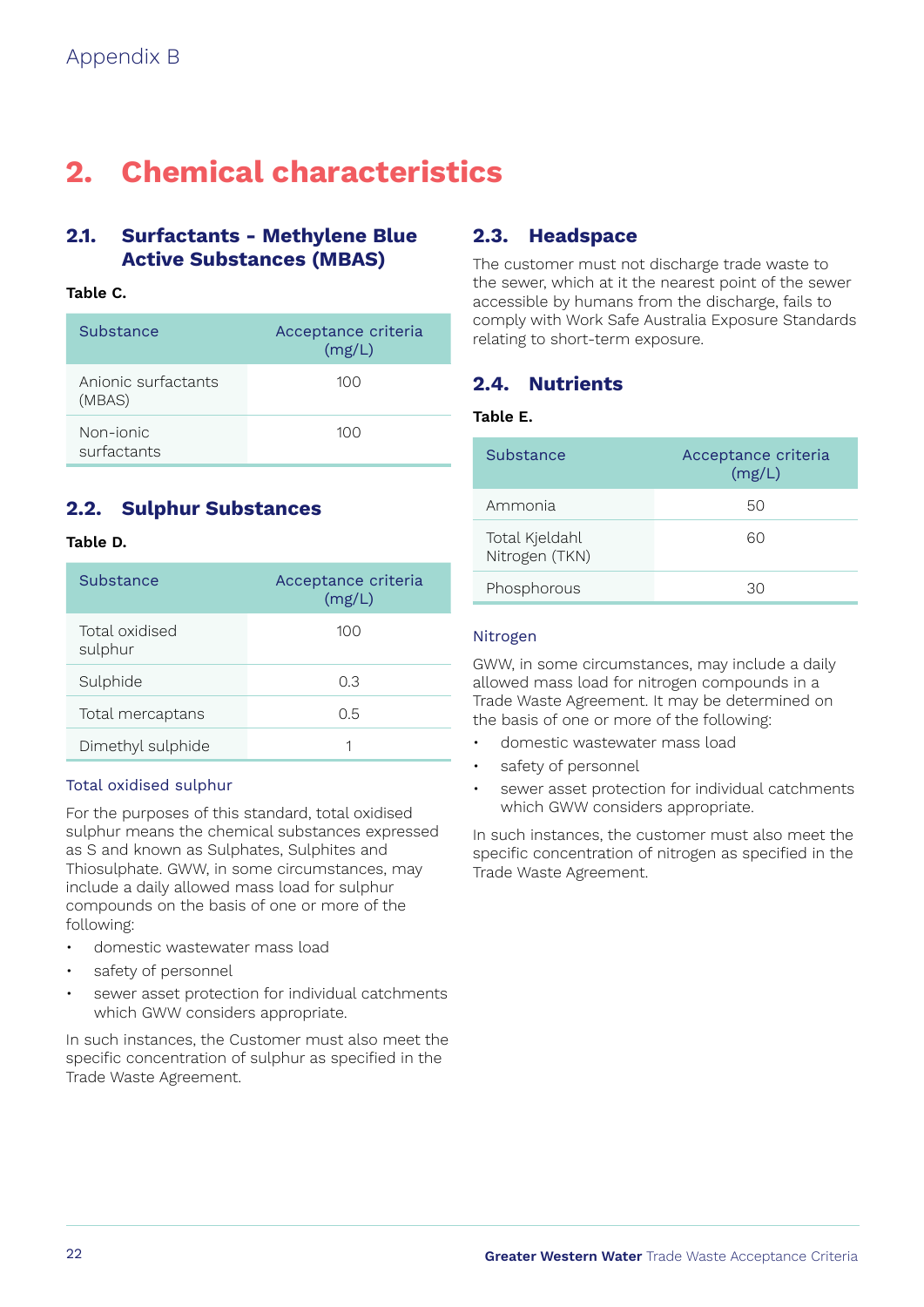### <span id="page-22-0"></span>**2.5. Other Organic Substances**

### **Table F.**

| Substance      | Acceptance criteria<br>(mg/L) |
|----------------|-------------------------------|
| Acrylonitrile  |                               |
| Cyanide        |                               |
| Triethylamine  |                               |
| Trimethylamine |                               |

### **2.6. Inhibition**

The customer must not discharge any trade waste which, when diluted to a 5 per cent solution with sewage, would inhibit the microbiological sewage treatment process by more than 20 percent.

### **2.7. Organic Strength**

### **Table G.**

| Substance                          | Acceptance criteria<br>(mg/L) |
|------------------------------------|-------------------------------|
| Biochemical oxygen<br>demand (BOD) | 400                           |

### **2.8. Biochemical Oxygen Demand (BOD)**

The concentration of BOD must not exceed 400 mg/l, unless otherwise specified in the Trade Waste Agreement. GWW, in some circumstances, may allow higher concentration for BOD based on one or more of the following:

- suspended solids limits
- treatment plant capacity
- odour potential
- asset protection
- biogas production potential
- EPA licence limits
- other limitations which GWW considers appropriate.

In such instances additional charges will apply. GWW may also specify a maximum allowable load standard for BOD in the event trade waste mass load allocation for the treatment plant has reached a critical level.

### **2.9. Chemical Oxygen Demand (Cod)**

GWW, in some circumstances, may specify an acceptable standard for COD on a site specific basis and the concentration will be determined on the basis of biochemical oxygen demand.

### **2.10. Phenolic Substances**

#### **Table H.**

| Substance                               | Acceptance criteria<br>(mg/L) |
|-----------------------------------------|-------------------------------|
| Phenolic compounds<br>(non-halogenated) |                               |
| Sum of chlorinated<br>phenolics         | 01                            |

### **2.11. Aldehydes and Ketones**

#### **Table I.**

| Substance           | Acceptance criteria<br>(mg/L) |
|---------------------|-------------------------------|
| Acetone             | 50                            |
| Acetaldehyde        | 5                             |
| Propionaldehyde     | 5                             |
| Acrolein            | 0.05                          |
| Furfural            | 4                             |
| Formaldehyde        | 30                            |
| Methyl Ethyl Ketone |                               |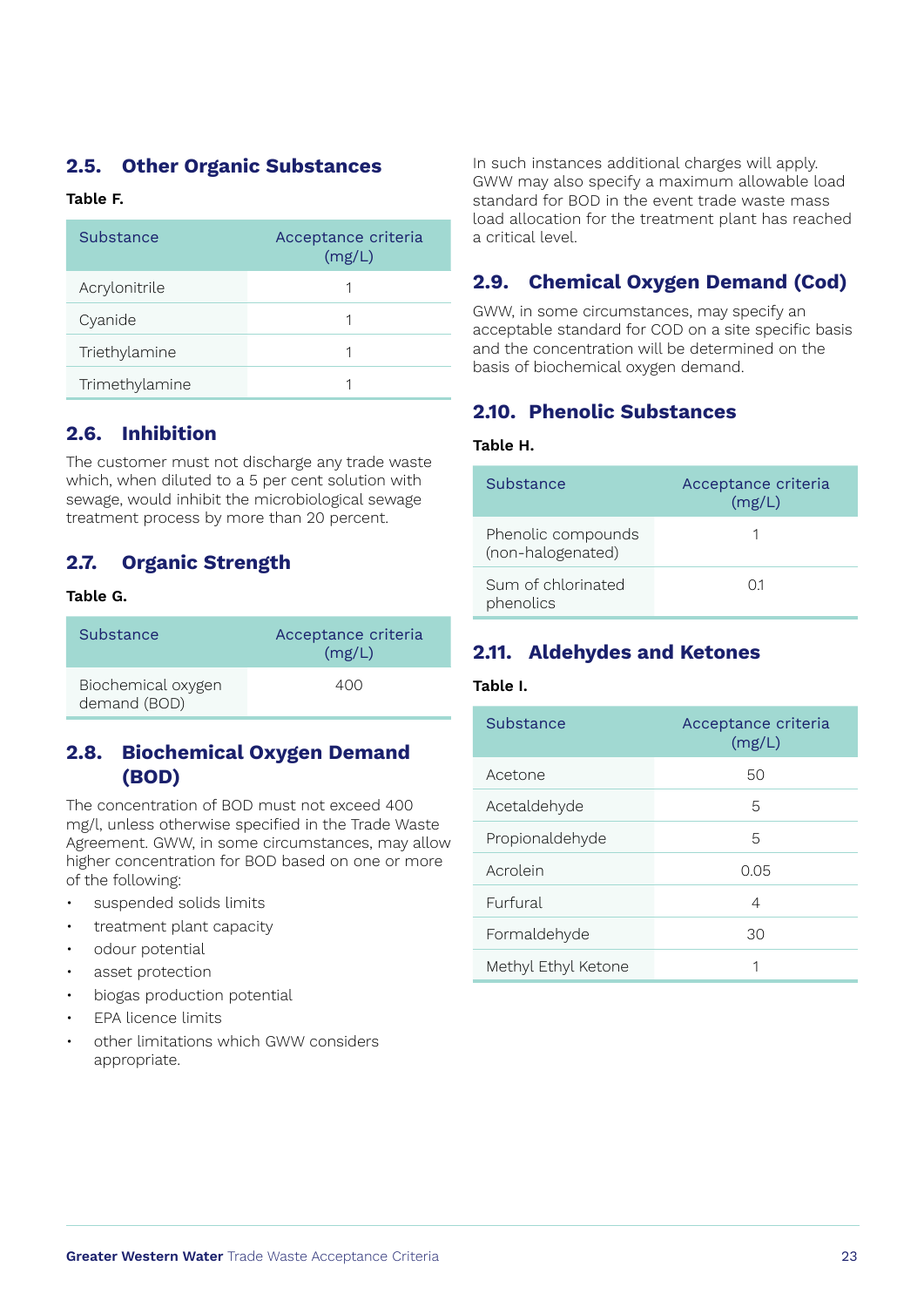### <span id="page-23-0"></span>**2.12. Halogens and Halides**

### **Table J.**

| Substance      | Acceptance criteria<br>(mg/L) |
|----------------|-------------------------------|
| <b>Bromine</b> | 1                             |
| Chlorine       | 5                             |
| Fluoride       | 30                            |
| Iodine         | 1                             |
| Chloride       |                               |

### **2.13. Mononuclear Aromatic Hydrocarbons**

### **Table K.**

| Substance      | Acceptance criteria<br>(mg/L) |
|----------------|-------------------------------|
| Benzene        | 0.04                          |
| Cumene         | 0.4                           |
| Dinitrotoluene | 20                            |
| Ethylbenzene   | 1                             |
| Nitrotoluene   | 5                             |
| Styrene        | 0.15                          |
| Toluene        | 0.5                           |
| Total Xylenes  | 1                             |

### **2.14. Aliphatic Hydrocarbons**

### **Table L.**

| Substance                             | Acceptance criteria<br>(mg/L) |
|---------------------------------------|-------------------------------|
| Aliphatic<br>Hydrocarbons             |                               |
| $(C5 \text{ to } C9)$                 | 1                             |
| Total Petroleum<br>Hydrocarbons (>C9) | 30                            |

### **2.15. Esters**

### **Table M.**

| Substance           | Acceptance criteria<br>(mg/L) |
|---------------------|-------------------------------|
| Ethyl Acrylate      | 12                            |
| Methyl Methacrylate | 30                            |
|                     |                               |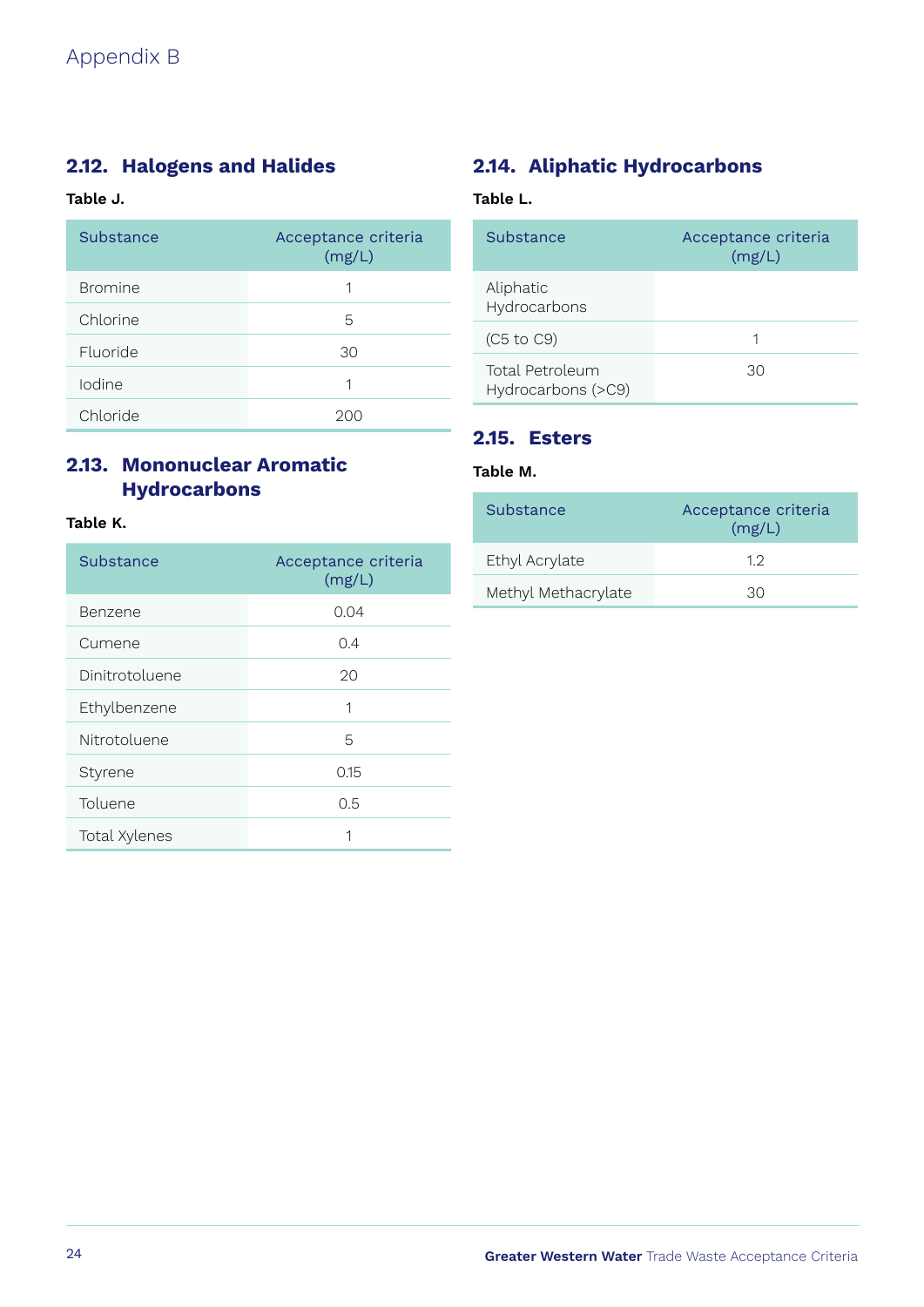### <span id="page-24-0"></span>**2.16. Halogenated Aliphatic Hydrocarbons**

### **Table N.**

| Substance                     | Acceptance criteria<br>(mg/L) |
|-------------------------------|-------------------------------|
| 1,2 Dichloroethane            | 5                             |
| 1,1,1 Trichloroethane         | 0.6                           |
| 1,1,2 Trichloroethane         | 1.1                           |
| 1,1,2,2 Tetrachloroethane     | 0.5                           |
| Hexachlorethane               | 0.1                           |
| Chloroethane                  | 0.5                           |
| 1,2 Dichloroethylene          | 5                             |
| Trichloroethylene             | 0.1                           |
| Tetrachloroethylene           | 0.01                          |
| Carbon Tetrachloride          | 0.03                          |
| Methylene Chloride            | $\overline{2}$                |
| Methyl Chloride               | 0.001                         |
| Methyl Bromide                | 0.001                         |
| Trichloromethane (Chloroform) | 0.1                           |
| Trichlorofluoromethane        | 1                             |
| Dichlorodifluoromethane       | 0.04                          |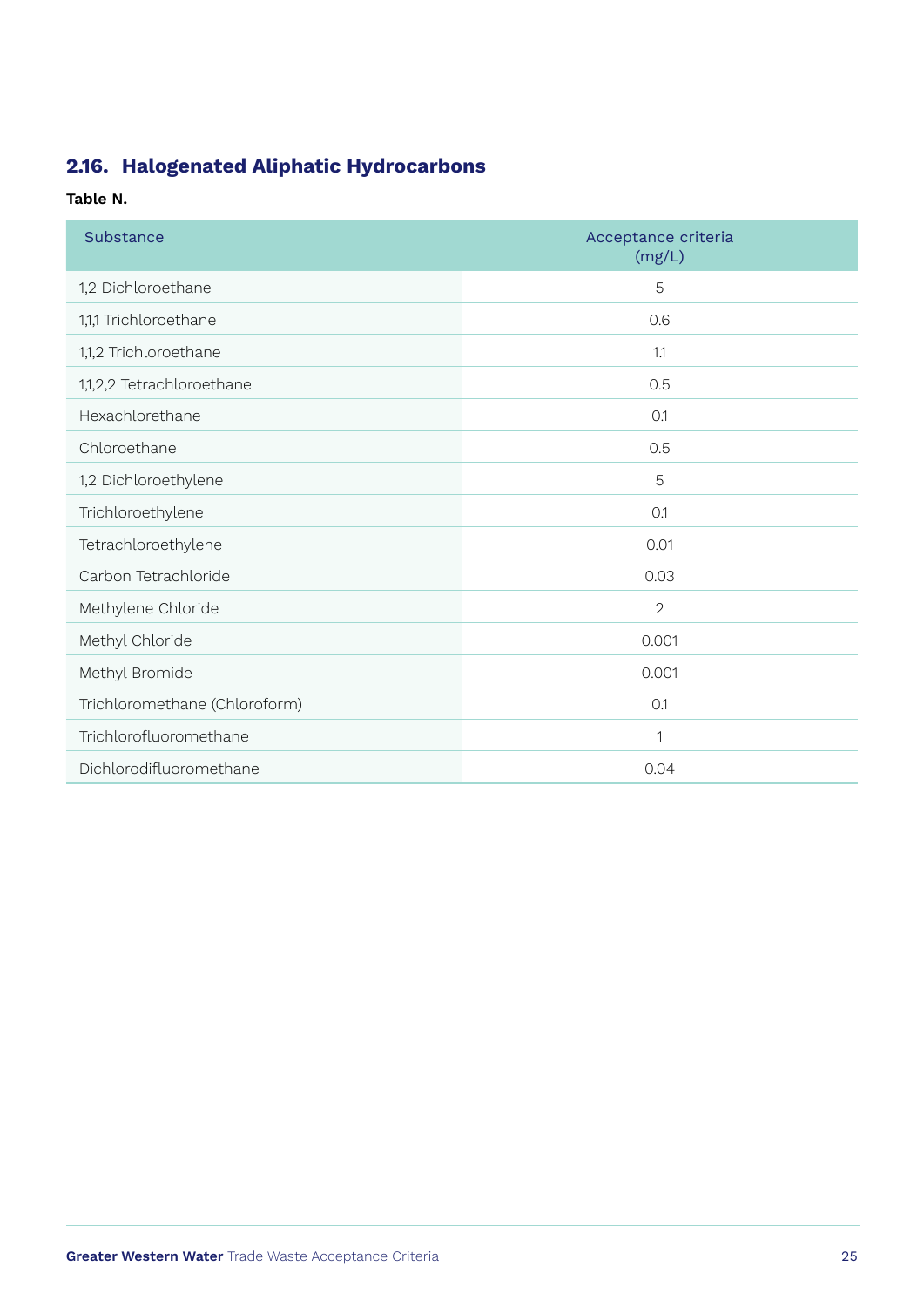### <span id="page-25-0"></span>**2.17. Pesticides**

### **Table O.**

| Substance                    | Acceptance criteria<br>(mg/L) |
|------------------------------|-------------------------------|
| Organophosphorous pesticides |                               |

### **2.18. Metals**

### **Table P.**

| Substance                               | Acceptance criteria<br>(mg/L) |
|-----------------------------------------|-------------------------------|
| Aluminium                               | 100                           |
| Arsenic                                 | 1                             |
| Barium                                  | 5                             |
| Beryllium                               | 30                            |
| Boron as B                              | 5                             |
| Cadmium                                 | $\mathbf{1}$                  |
| Chromium (excludes Hexavalent Chromium) | 3                             |
| Cobalt                                  | 5                             |
| Copper                                  | 5                             |
| Iron                                    | 10                            |
| Lead                                    | $\mathbf{1}$                  |
| Manganese                               | 10                            |
| Mercury                                 | 0.005                         |
| Molybdenum                              | 5                             |
| Nickel                                  | 1                             |
| Selenium                                | 0.4                           |
| Silver                                  | $\mathbf{1}$                  |
| Tin (excludes Organotin compounds)      | 5                             |
| Zinc                                    | 1                             |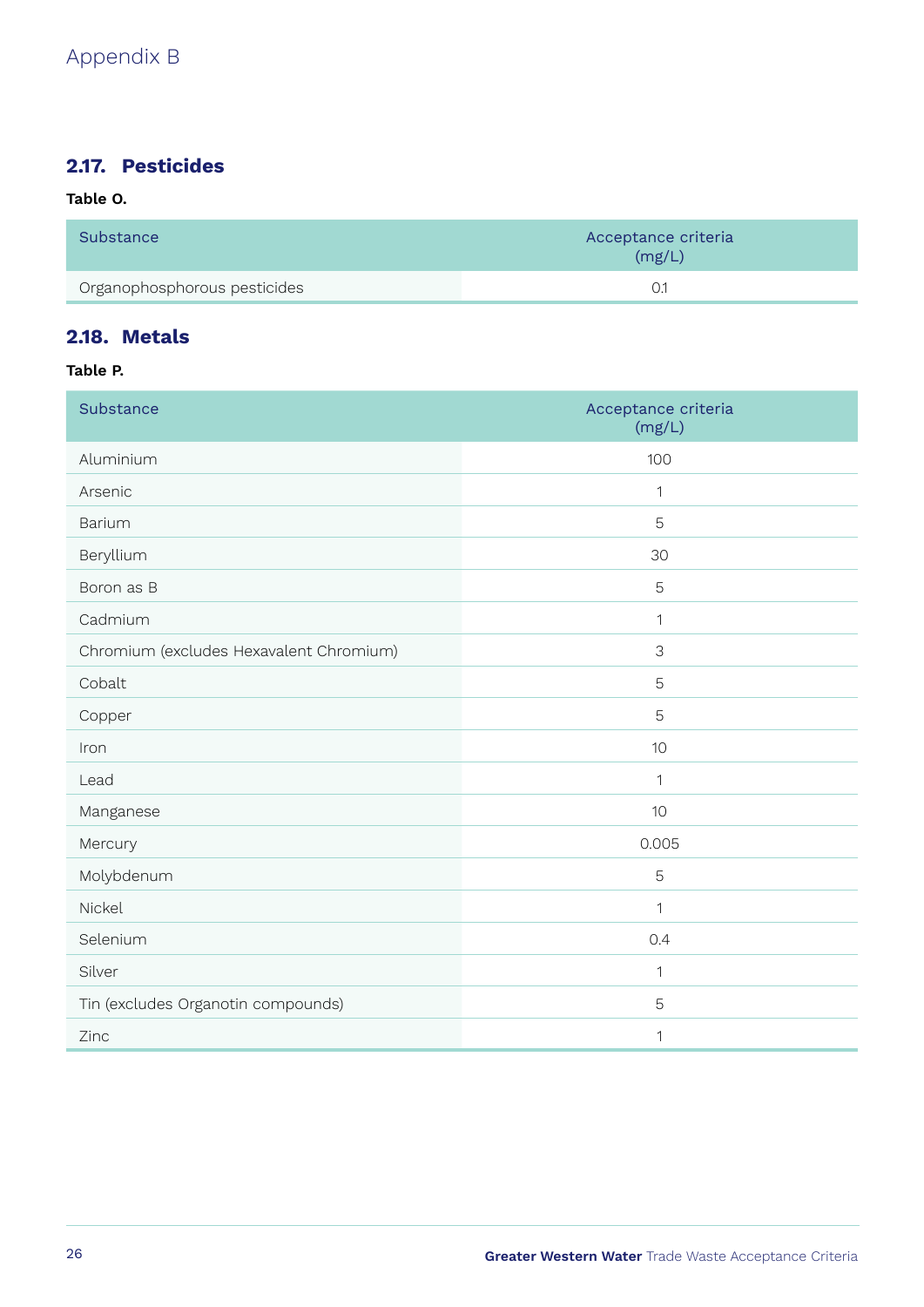### <span id="page-26-0"></span>**2.19. Daily Allowed Mass Load**

GWW, in some circumstances, may include a daily allowed mass load for metals in a Trade Waste Agreement. It may be determined on the basis of one or more of the following:

- biosolids beneficial use
- domestic wastewater mass load
- trade waste mass load allocation
- number of metal dischargers for individual catchments which GWW considers appropriate.

In such instances, the Customer must meet the specific concentration of metals as specified in the Trade Waste Agreement.

### **2.20. Prohibited Substances**

The customer must not discharge trade waste containing any substance not otherwise mentioned in this Acceptance Standards unless specifically authorised under a Trade Waste Agreement.

The following substances must not be discharged:

- a. Fibrous material that, in the opinion of GWW, is likely to cause obstructions in a drain or sewer.
- b. Latex, paint, adhesives, rubber or plastic.
- c. Flammable or explosive substances, unless the customer has demonstrated to the satisfaction of GWW that there is no possibility of explosion or fires occurring in the sewerage system. In all cases the trade waste discharge must not exceed 5 per cent of the lower explosive limit (LEL) at 25ºC.
- d. Medical, clinical, surgery, veterinary, laboratory, or other pathological waste.
- e. Waste required to be rendered non-infectious prior to discharge.
- f. Waste considered by GWW to be a threat to the health or safety of operations and maintenance personnel or the community.
- g. Any genetically engineered organisms or mutant bacteria.